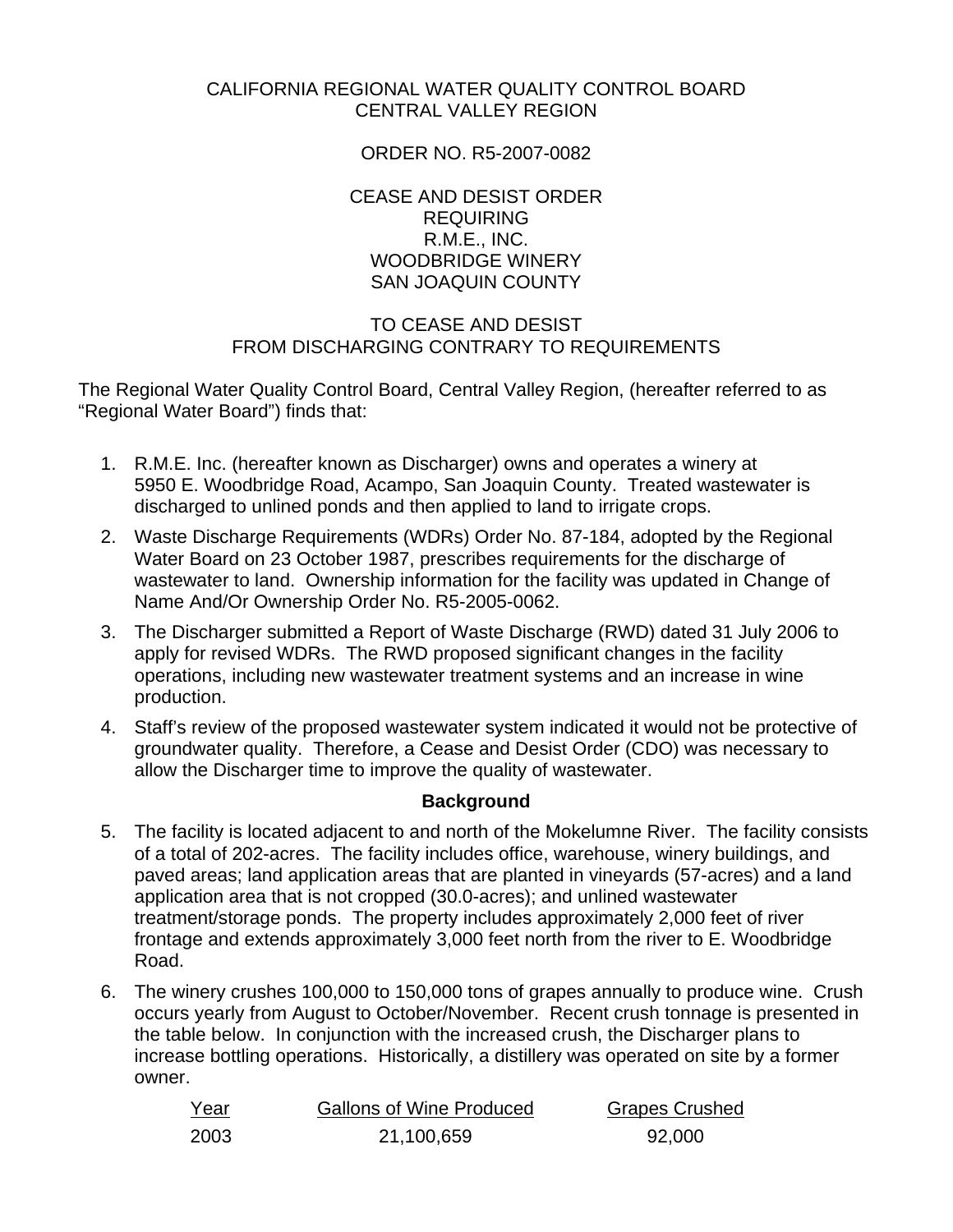| Year          | <b>Gallons of Wine Produced</b> | <b>Grapes Crushed</b> |
|---------------|---------------------------------|-----------------------|
| 2004          | 20,677,560                      | 103,000               |
| 2005          | 20,586,209                      | 152,000               |
| 2006          | 25,828,042                      | 97,800                |
| <b>Future</b> | 48,000,000                      | 200,000               |

7. Stillage was discharged to a pond that was located in the southeast area of the winery processing facility. Distillation was discontinued in 1977. The pond was abandoned and the area covered with buildings and/or asphalt pavement in the 1970's. Woodbridge Winery never operated the still and previous owners conducted all distilling operations. There is no record of any remedial activities to reduce the concentration of waste constituents that may exist at the site of the stillage pond when it was closed. The area has been covered with a warehouse thereby reducing the amount of stormwater that can percolate through the former stillage pond location.

#### **Regulatory Actions**

- 8. The Regional Water Board began preparation of a *Cleanup and Abatement Order* (CAO) in June 2004 as a result of Regional Water Board staff's review of groundwater conditions at the site. Staff's review indicated waste discharge at the facility has degraded groundwater quality.
- 9. The impact that wastewater application has had on groundwater quality has been addressed in several documents. They include:
	- a. On 8 October 2003 the Regional Water Board transmitted a *Request for Technical Report*. The request was issued for the Discharger to further investigate groundwater conditions at the facility. The request stated that groundwater monitoring wells indicated degradation of groundwater quality by wastewater application.
	- b. On 22 June 2004 the Regional Water Board issued a *Draft Cleanup and Abatement Order* (CAO) as a result of the 16 March 2004 *Preliminary Groundwater Evaluation Report* prepared by Kennedy/Jenks Consultants.
	- c. On 29 July 2004 a response to the *Draft CAO* was submitted by Kronick Moskovitz Tiedemann & Girard, which stated that issuance of a CAO was inappropriate and offered to enter into a "fully enforceable agreement with the state."
	- d. On 8 October 2004 a *California Water Code (CWC) Section 13267 Order for Technical Reports* was issued requiring the Discharger to perform additional studies to characterize groundwater quality, characterize wastewater, and submit an RWD.
- 10. Staff's review of the 31 July 2006 RWD submitted in response to the *CWC Section 13267 Order* indicated the proposed winery expansion and wastewater system is not protective of groundwater quality. Furthermore, the additional information provided in the Discharger's groundwater quality investigation reports submitted in response to the *CWC Section 13267 Order* have confirmed the condition of groundwater degradation and verified the winery facility as the contaminant source. As a result, staff has prepared this Cease and Desist Order (CDO) to require wastewater system improvements.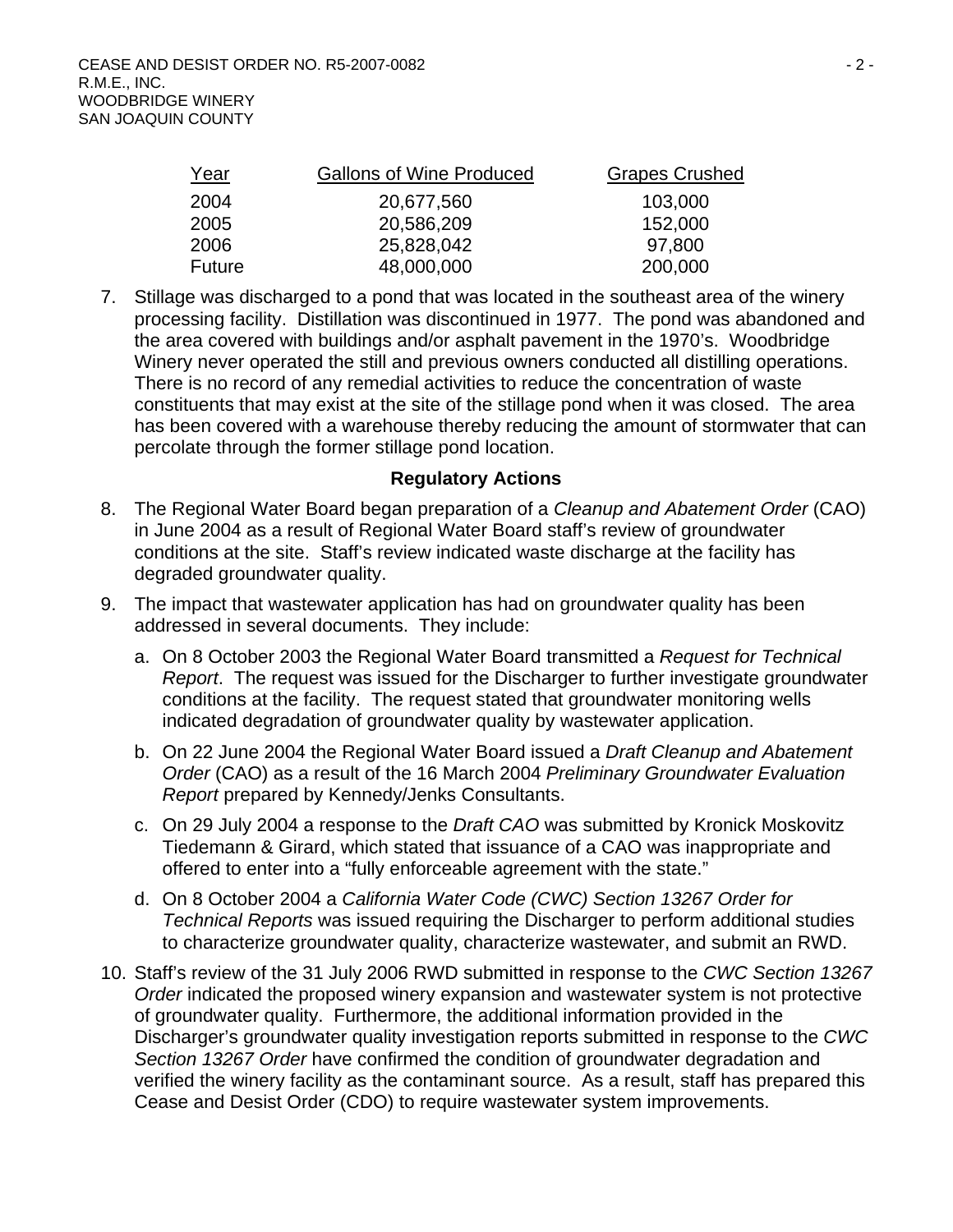#### **Wastewater Generation**

- 11. Wastewater is generated by tank and equipment wash water (rinse water, clean-in-place solutions, and other activities), general cellar wash water, barrel rinsing, ion-exchange regeneration brine, boiler blowdown, wine filtering, bottling wash water, refrigeration activities, and stormwater that falls on processing areas.
- 12. The facility generally discharges the following flows:

| Season    | <b>Minimum Flow Rate</b> | <b>Maximum Flow Rate</b> | <b>Average Flow Rate</b> |
|-----------|--------------------------|--------------------------|--------------------------|
| Non-Crush | 400 gpd                  | 1,052,900 gpd            | 170,000 gpd              |
| Crush     | 5,200 gpd                | 657,600 gpd              | 270,000 gpd              |

Note: The maximum non-crush wastewater flow rate includes stormwater. gpd denotes gallons per day.

- 13. The combined wastewater stream from all sources contains high concentrations of BOD, total dissolved solids, and organic nitrogen.
- 14. Wastewater is collected and discharged to four unlined facultative ponds operated in series. The ponds are at the south portion of the property, and provide approximately 23-million gallons of storage capacity. The ponds are adjacent to the Mokelumne River; a levee separates the river and ponds but the ponds are not out of the 100-year flood zone. In 1992, Woodbridge raised the levee height to that allowed by the U.S. Army Corps of Engineers, but the levees are still six inches below the 100-year flood plain elevation. After passing through the ponds, the wastewater is pumped to the land application areas.
- 15. In 2005, the Discharger applied 82 million gallons of wastewater to the 72-acre land application area and an additional 5 million gallons of wastewater to the uncropped 14.6-acre land application area.

## **Wastewater Characterization**

16. The 1 March 2006 *Process Water Characterization and Process Water Treatment Evaluation Report* prepared by Kennedy/Jenks provided estimated wastewater flow rates and loading rates. To characterize the wastewater, samples were collected from discrete waste streams. Because characterization consisted of grab samples, mathematical calculations resulted in some inconsistent results. For example some "% Total Load" values exceed 100-percent. The Discharger considers the data accurate enough to roughly characterize the wastewater components. A summary of the data is provided below:

| <b>Waste Stream</b>    | <b>Flow Rate</b><br>(gal/year) | <b>BOD</b> | <b>FDS</b> | TKN   | NO <sub>3</sub> -N | ΤN    |
|------------------------|--------------------------------|------------|------------|-------|--------------------|-------|
| <b>Bottling</b>        | 19,500,000                     |            |            |       |                    |       |
| lbs/year               |                                | 472,878    | 91,886     | 2,677 | 119                | 2,796 |
| % Total Load           |                                | 20         | 22         | 8     | 20                 | 8     |
| <b>Water Softening</b> | 253,858                        |            |            |       |                    |       |
| lbs/year               |                                | 0          | 99,507     | 0     | $\Omega$           | 0     |
| % Total Load           |                                | 0          | 23         | 0     | 0                  | 0     |
| Refrigeration          | 4,762,500                      |            |            |       |                    |       |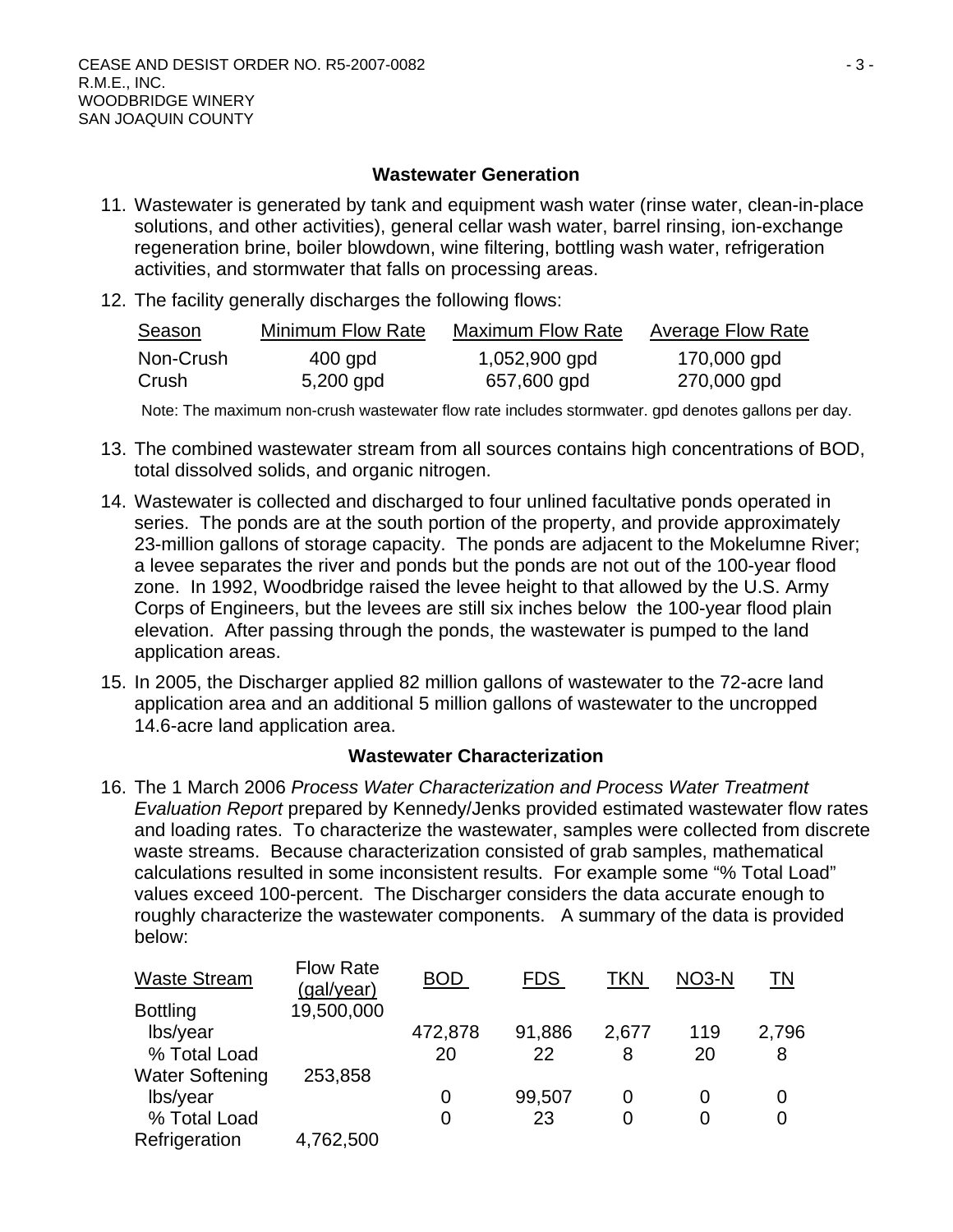| <b>Waste Stream</b>      | <b>Flow Rate</b><br>(gal/year) | <b>BOD</b>    | <b>FDS</b>    | <b>TKN</b> | NO <sub>3</sub> -N | <u>TN</u>  |
|--------------------------|--------------------------------|---------------|---------------|------------|--------------------|------------|
| lbs/year<br>% Total Load |                                | 2,564<br>0.11 | 44,595<br>10  | 1,695<br>5 | 784<br>134         | 2,479<br>7 |
| <b>Tank Sanitation</b>   | 5,375,000                      |               |               |            |                    |            |
| lbs/year<br>% Total Load |                                | 212,009<br>9  | 133,159<br>31 | 2,699<br>8 | 37<br>6            | 2,736<br>8 |
| <b>Barrel Rinsing</b>    | 5,000,000                      |               |               |            |                    |            |
| lbs/year                 |                                | 954,930       | 105,501       | 9,174      | 0                  | 9,174      |
| % Total Load             |                                | 40            | 25            | 27         | 0                  | 27         |
| Filtering                | 3,065,385                      |               |               |            |                    |            |
| lbs/year                 |                                | 468,130       | 63,637        | 816        | 70                 | 869        |
| % Total Load             |                                | 20            | 15            | 2          | 12                 | 3          |
| Total                    | 50,622,794                     |               |               |            |                    |            |
| lbs/year                 |                                | 2,110,511     | 538,284       | 17,061     | 1,009              | 18,054     |
| % Total Load             |                                | 88            | 126           | 51         | 172                | 53         |

BOD denotes five-day Biochemical Oxygen Demand. FDS denotes Fixed Dissolved Solids. TKN denotes Total Kjeldahl Nitrogen. NO3-N denotes Nitrate as Nitrogen. TN denotes Total Nitrogen.

17. Based on data provided in the RWD that characterizes wastewater pond effluent (samples collected downstream of the wastewater ponds and upstream of land application) since 2001, the average wastewater concentration of Total Dissolved Solids (TDS) is 1,141 mg/L; the average concentration of Fixed Dissolved Solids (FDS) is 737 mg/L. The data is summarized below:

| <b>Yearly Average</b> | Units | TDS   | <b>FDS</b> | TKN |
|-----------------------|-------|-------|------------|-----|
| 2001                  | mg/L  | 1,070 | 707        | 25  |
| 2002                  | mg/L  | 1,142 | 765        | 22  |
| 2003                  | mg/L  | 1,226 | 766        | 30  |
| 2004                  | mg/L  | 1,043 | 672        | 33  |
| 2005                  | mg/L  | 1,223 | 775        | 38  |
| Average               | mg/L  | 1.141 | 737        | 30  |

Data from Table 6, 31 July 2006 RWD prepared by Kennedy/Jenks Consultants.

#### **Land Application Compliance Issues**

18. The Discharger applies treated wastewater to two locations. The first is a 57-acre land application area that is planted as vineyards. Historically, the cropped land application area consisted of 72-acres but the area was reduced to accommodate wastewater treatment system improvements in 2007. The historic loading rates for nitrogen, TDS, FDS, and biochemical oxygen demand for the years 2002 through 2005 are presented below. Fixed dissolved solids and nitrogen are applied at rates that significantly exceed the crop uptake capacity. The Western Fertilizer Handbook lists the plant macronutrient uptake potential for grapes to be approximately 365 lbs/ac•year. The nitrogen uptake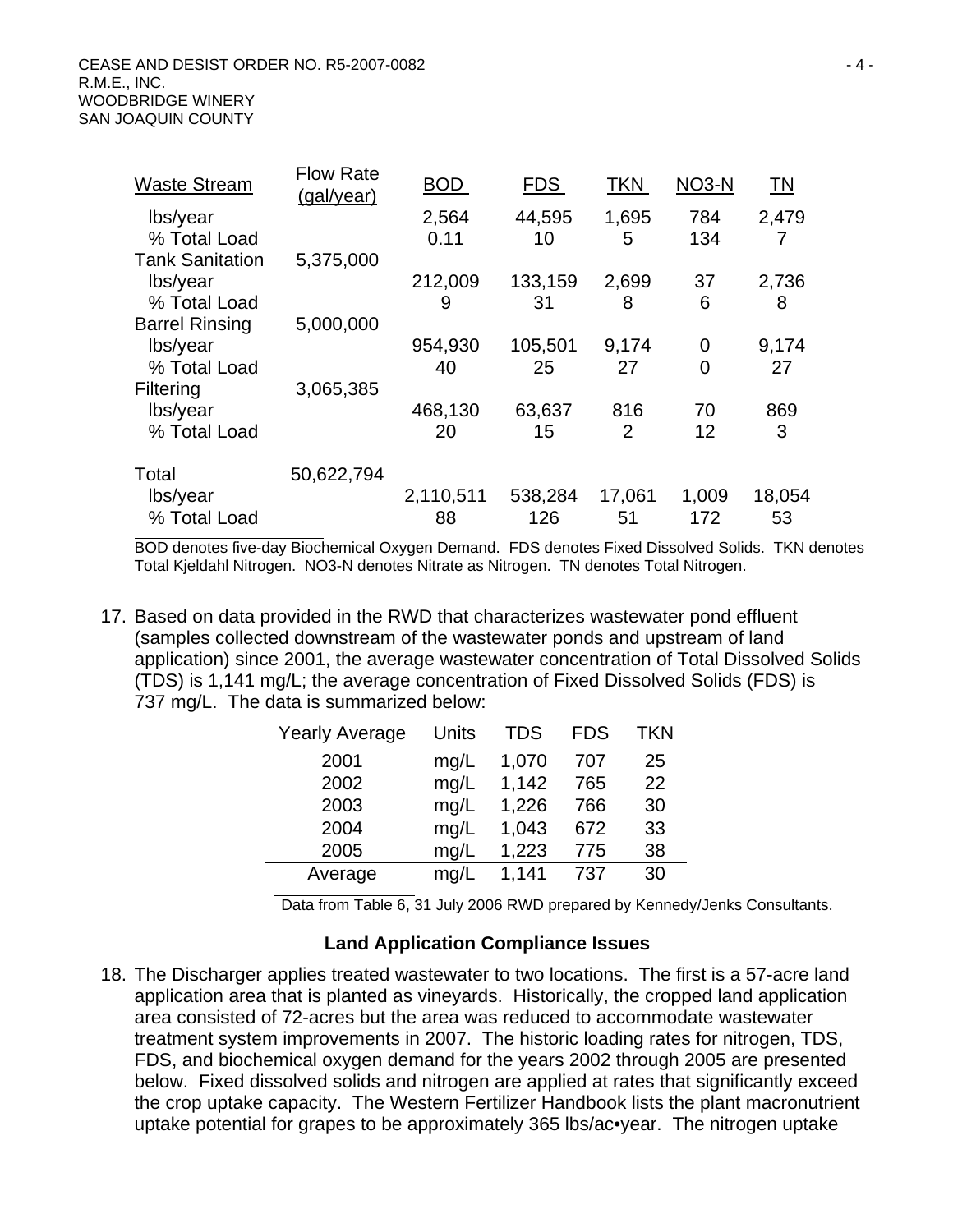potential (which is one of the macronutrients) is estimated to be 125 lbs/ac•year. Secondary and trace nutrient uptake rates will increase the plant uptake rate to a minor extent. Without improved source control, the future loading rates for the waste constituents listed below will be higher as a result of the smaller land application area.

| Constituent | Units         | 2002  | 2003   | 2004   | 2005   |
|-------------|---------------|-------|--------|--------|--------|
| <b>TN</b>   | lbs/acre•year | 127   | 326    | 428    | 389    |
| <b>TDS</b>  | lbs/acre•year | 8,600 | 14,200 | 11,700 | 11,500 |
| <b>FDS</b>  | lbs/acre•year | 5,700 | 8,500  | 7,300  | 7,200  |
| <b>BOD</b>  | lbs/acre•year | 24    | 66     | 84     | 55     |

TN denotes Total Nitrogen. TDS denotes Total Dissolved Solids. FDS denotes Fixed Dissolved Solids. BOD denotes Biochemical Oxygen Demand. Data from table contained in Section 3.5.2 Land Application System of 31 July 06 RWD prepared by Kennedy/Jenks Consultants.

19. The Discharger also applies treated wastewater to an uncropped land application area. The loading rates for nitrogen, total dissolved solids, fixed dissolved solids, and biochemical oxygen demand for the years 2004 through 2005 are presented below. Because there is no crop uptake, FDS is not removed from the land application area and nitrogen reductions are dependant solely on denitrification processes, the efficiency of which are unknown.

| Constituent | Units         | 2004  | 2005  |
|-------------|---------------|-------|-------|
| ΤN          | lbs/acre•year | 113   | 134   |
| TDS         | lbs/acre•year | 3,000 | 3,600 |
| <b>FDS</b>  | lbs/acre•year | 1,900 | 2,300 |
| <b>BOD</b>  | lbs/acre•year | 20    | 17    |

TN denotes Total Nitrogen. TDS denotes Total Dissolved Solids. FDS denotes Fixed Dissolved Solids. BOD denotes Biochemical Oxygen Demand. Data from table contained in Section 3.5.2 Land Application System of 31 July 06 RWD prepared by Kennedy/Jenks Consultants.

20. As a result of proposed wastewater system improvements, source control in the winery, and a planned increase in the size of the land application areas to 95-acres (increased from 86.6-acres), the Discharger believes loading rates will decrease in the future. Table 17 of the RWD presents anticipated future loading rates using a 95-acre land application area: the total FDS loading rate is estimated to be 3,223 lbs/ac•year; the estimated nitrogen loading rate is 40 lbs/ac•year. The FDS loading rate will probably still exceed typical crop uptake rates and therefore, staff is concerned that the proposed application will not be protective of groundwater quality. This Order requires the Discharger to measure actual FDS uptake rates for the crops at this site.

#### **Groundwater Degradation**

21. The Discharger submitted a 28 April 2006 *Groundwater Characterization Report* prepared by Kennedy/Jenks Consultants. Groundwater investigations to date have employed groundwater monitoring wells and Hydropunch grab samples: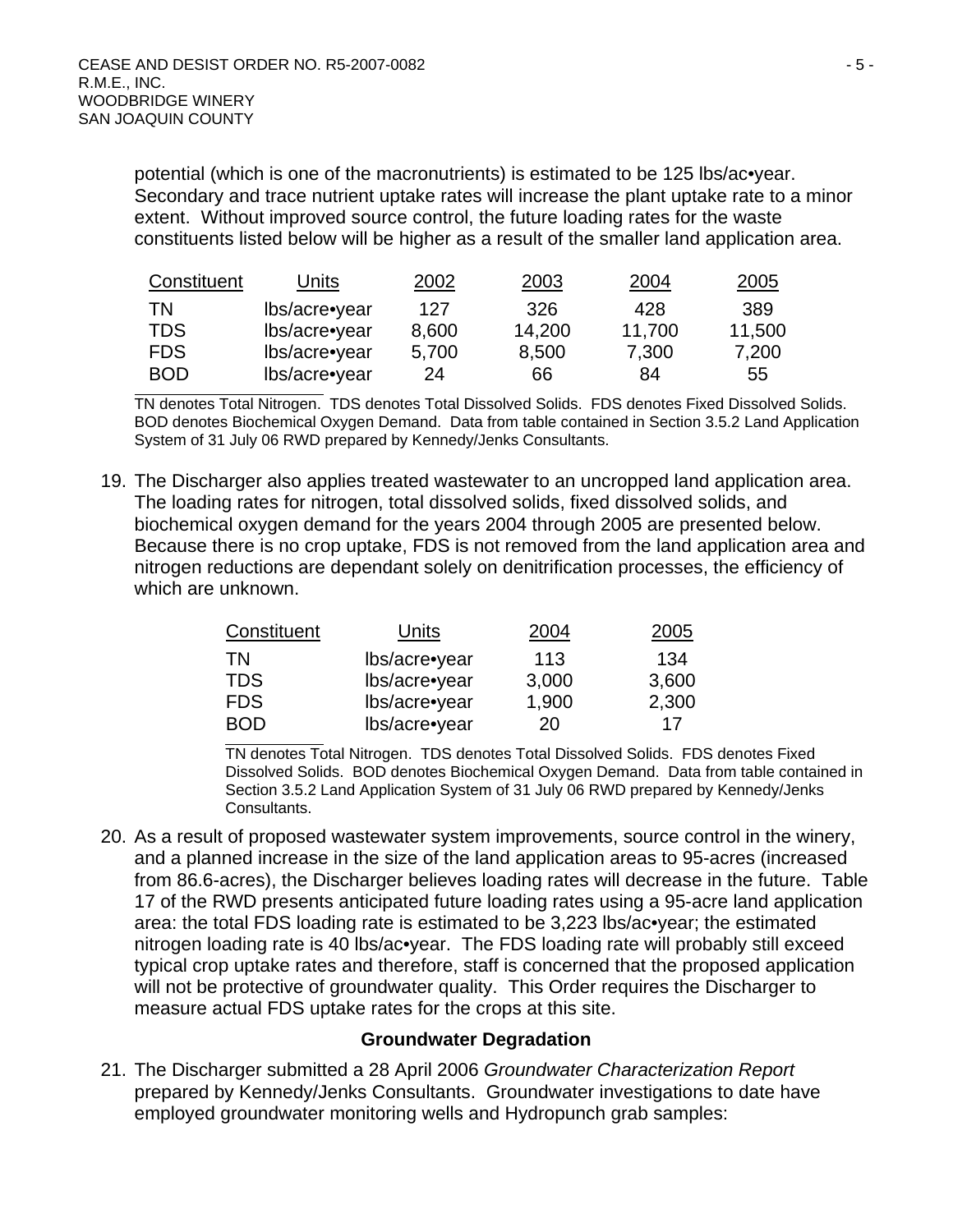- a. Groundwater monitoring wells MW-1 through MW-7 were installed in December 2001.
- b. Nine Cone Penetrometer Tests (CPTs) were conducted at the facility between 4 and 7 April 2005. Grab groundwater samples were collected from all CPT holes. CPT holes were grouted after collecting the groundwater samples.
- c. Soil Borings SB-1 through SB-7 were drilled between 10 and 14 October 2005. The depth of the borings varied from 15 feet to 64.5 feet below ground surface (bgs) depending on the depth of first encountered groundwater. Grab groundwater samples were collected from all of the borings. The borings were grouted after collecting the groundwater samples.
- d. Groundwater monitoring wells MW-8 through MW-11 were installed between 3 and 7 October 2005.
- e. A perched groundwater zone was reported at Well MW-8; all the other wells and grab groundwater samples were collected from an unconfined aquifer.
- f. There are no groundwater monitoring wells located in close proximity to the former stillage pond. This Order requires the Discharger to conduct an investigation of the former stillage pond and determine if residual waste constituents are an on-going threat to groundwater quality.
- 22. Subsurface materials consist of silt/sand mixtures and sand. Groundwater exists at increasing depth further from the Mokelumne River. Close to the river, groundwater exists at 3.5 feet bgs and further from the river, groundwater exists at depths up to 65.5 feet bgs.
- 23. The facility is served by four production wells (PW-1, PW-2, PW-3, and PW-4). Well PW-2 is presently out of service and will no longer be used. Well PW-2 is located within the area of degraded groundwater quality and is also located generally downgradient of the former stillage pond. No details of the well construction are presented in the RWD or the 28 April 2006 *Groundwater Characterization Report* prepared by Kennedy/Jenks. Because of Well PW-2's location, it might be allowing poor quality shallow groundwater to migrate to deeper groundwater zones. This CDO requires the Discharger to investigate construction details of all production wells, and if appropriate, modify or properly destroy wells to prevent degradation of deeper zone groundwater quality.
- 24. Groundwater monitoring well samples and Hydropunch grab groundwater samples were collected at the facility to characterize groundwater quality. Average concentrations for selected constituents are presented below. Because there are significant differences in the number of sample events for the wells, the count of data points is presented. For averaging purposes, the detection limit was used when it was presented. If no detection limit was presented but the analyte was not detected, the result was not included in the calculation. Hydropunch samples were collected from CPT borings and only allow one grab sample to be collected so a count value is not provided. The position column identifies the location of the sample collection relative to potential on-site waste constituent source areas.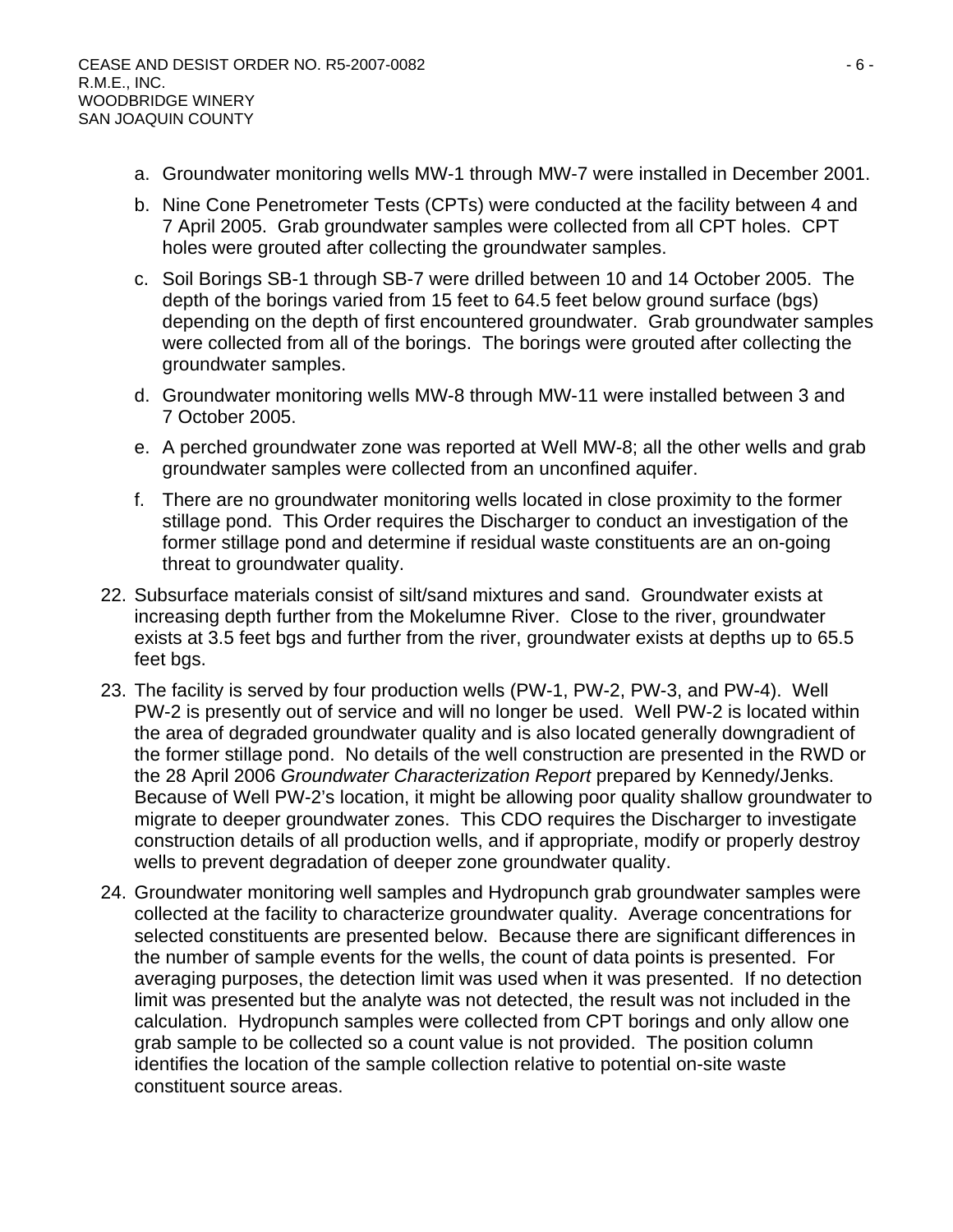CEASE AND DESIST ORDER NO. R5-2007-0082 - 7 - R.M.E., INC. WOODBRIDGE WINERY SAN JOAQUIN COUNTY

| <b>Sample</b>      |          | EC<br>(umbos/cm) | <b>TDS</b><br>(mg/L) | <b>TKN</b><br>(mg/L) | NO <sub>3</sub> -N<br>(mg/L) | SO <sub>4</sub><br>(mg/L) | <b>CI</b><br>(mg/L)     | Na<br>(mg/L)            | Position     |
|--------------------|----------|------------------|----------------------|----------------------|------------------------------|---------------------------|-------------------------|-------------------------|--------------|
| $MW-1$             | average  | 203              | 60                   | 1.2                  | 1.1                          | 1.8                       | 7.1                     | 11                      | UP           |
|                    | Count    | 17               | 18                   | 18                   | 17                           | $\overline{2}$            | 5                       | $\overline{\mathbf{4}}$ |              |
| $MW-2$             | average  | 350              | 296                  | 1.2                  | 1.1                          | 25                        | 18                      | 10                      | UP           |
|                    | Count    | 17               | 18                   | 18                   | 17                           | 5                         | 5                       | 5                       |              |
| $MW-3$             | average  | 323              | 158                  | 2.7                  | 1.1                          | 2.0                       | 27                      | 35                      | UP           |
|                    | Count    | 17               | 18                   | 18                   | 17                           | $\overline{2}$            | 5                       | 5                       |              |
| $MW-4$             | average  | 985              | 544                  | 5.1                  | 1.1                          | 1.7                       | 53                      | 63                      | <b>DGP</b>   |
|                    | Count    | 17               | 18                   | 18                   | 18                           | $\overline{2}$            | 5                       | 5                       |              |
| $MW-5$             | average  | 844              | 641                  | 0.5                  | 24                           | 70                        | 72                      | 34                      | <b>DGLA</b>  |
|                    | Count    | 17               | 18                   | 18                   | 18                           | 5                         | 5                       | 5                       |              |
| MW-6               | average  | 601              | 476                  | 1.1                  | 10                           | 52                        | 33                      | 32                      | <b>DGLA</b>  |
|                    | Count    | 17               | 18                   | 18                   | 18                           | 5                         | 5                       | 5                       |              |
| $MW-7$             | average  | 702              | 535                  | 0.9                  | 10                           | 71                        | 32                      | 41                      | <b>DGLA</b>  |
|                    | Count    | 17               | 18                   | 18                   | 18                           | 5                         | 5                       | 5                       |              |
| $MW-8$             | average  | 1541             | 1060                 | 3.6                  | 7.6                          | 79                        | 54                      | 136                     | DGLA*        |
|                    | Count    | $\overline{2}$   | 2                    | $\overline{2}$       | $\overline{2}$               | 1                         | $\mathbf{1}$            | $\mathbf 1$             |              |
| $MW-9$             | average  | 1057             | 740                  | 0.8                  | 8.9                          | 58                        | 75                      | 56                      | <b>CGLA</b>  |
|                    | Count    | $\overline{2}$   | $\overline{2}$       | $\overline{2}$       | $\overline{2}$               | $\mathbf{1}$              | $\mathbf{1}$            | $\mathbf{1}$            |              |
| MW-10              | average  | 510              | 405                  | 0.5                  | 12                           | 53                        | 15                      | 51                      | <b>CGLA</b>  |
|                    | Count    | $\overline{2}$   | $\overline{2}$       | $\overline{2}$       | 2                            | $\mathbf 1$               | $\mathbf 1$             | 1                       |              |
| MW-11              | average  | 663              | 510                  | 0.5                  | 13                           | 42                        | 37                      | 47                      | <b>DGWLA</b> |
|                    | Count    | $\overline{2}$   | 2                    | $\overline{2}$       | $\overline{2}$               | $\mathbf 1$               | 1                       | 1                       |              |
| CPT-1              | 4/6/2005 | 261              | 190                  | 0.5                  | 3.2                          | 11                        | $\overline{\mathbf{4}}$ | 15                      | UG           |
| CPT-1 Dup 4/6/2005 |          | 286              | 240                  | 0.5                  | 3.2                          | 12                        | $\overline{4}$          | 15                      |              |
| CPT-2              | 4/6/2005 | 1110             | 720                  | 0.6                  | 28.2                         | 78                        | 83                      | 28                      | <b>DGLA</b>  |
| CPT-3              | 4/7/2005 | 1250             | 780                  | 1.2                  | 0.1                          | 11                        | 72                      | 83                      | <b>DGLA</b>  |
| CPT-4              | 4/6/2005 | 727              | 490                  | 0.5                  | 17.5                         | 65                        | 17                      | 41                      | <b>DGLA</b>  |
| CPT-5              | 4/4/2005 | 823              | 590                  | 1.9                  | 9.8                          | 90                        | 30                      | 36                      | <b>DGWLA</b> |
| CPT-6              | 4/7/2005 | 1210             | 760                  | 0.6                  | 3.6                          | 39                        | 87                      | 50                      | <b>DGLA</b>  |
| CPT-7              | 4/6/2005 | 917              | 630                  | $\mathbf{1}$         | 16.1                         | 117                       | 38                      | 46                      | <b>DGLA</b>  |
| CPT-8              | 4/5/2005 | 606              | 410                  | 0.6                  | 9.4                          | 50                        | 18                      | 34                      | <b>DGWLA</b> |
| CPT-9              | 4/5/2005 | 1050             | 650                  | 0.9                  | 3.5                          | 33                        | 58                      | 52                      | <b>DGWLA</b> |

EC denotes Electrical Conductivity. TDS denotes Total Dissolved Solids. TKN denotes Total Kjeldahl Nitrogen. NO3-N denotes Nitrate as Nitrogen. SO4 denotes Sulfate. Cl denotes Chloride. Na denotes Sodium. Position denotes position of well relative to site features. UP denotes Upgradient. DGP denotes Downgradient of Wastewater Ponds. DGLA denotes Downgradient of Land Application Area. DGLA\* denotes Downgradient of Land Application area – well screened in perched zone. CGLA denotes Partially Crossgradient of Land Application Area. DGWLA denotes Downgradient of Winery and Land Application Area.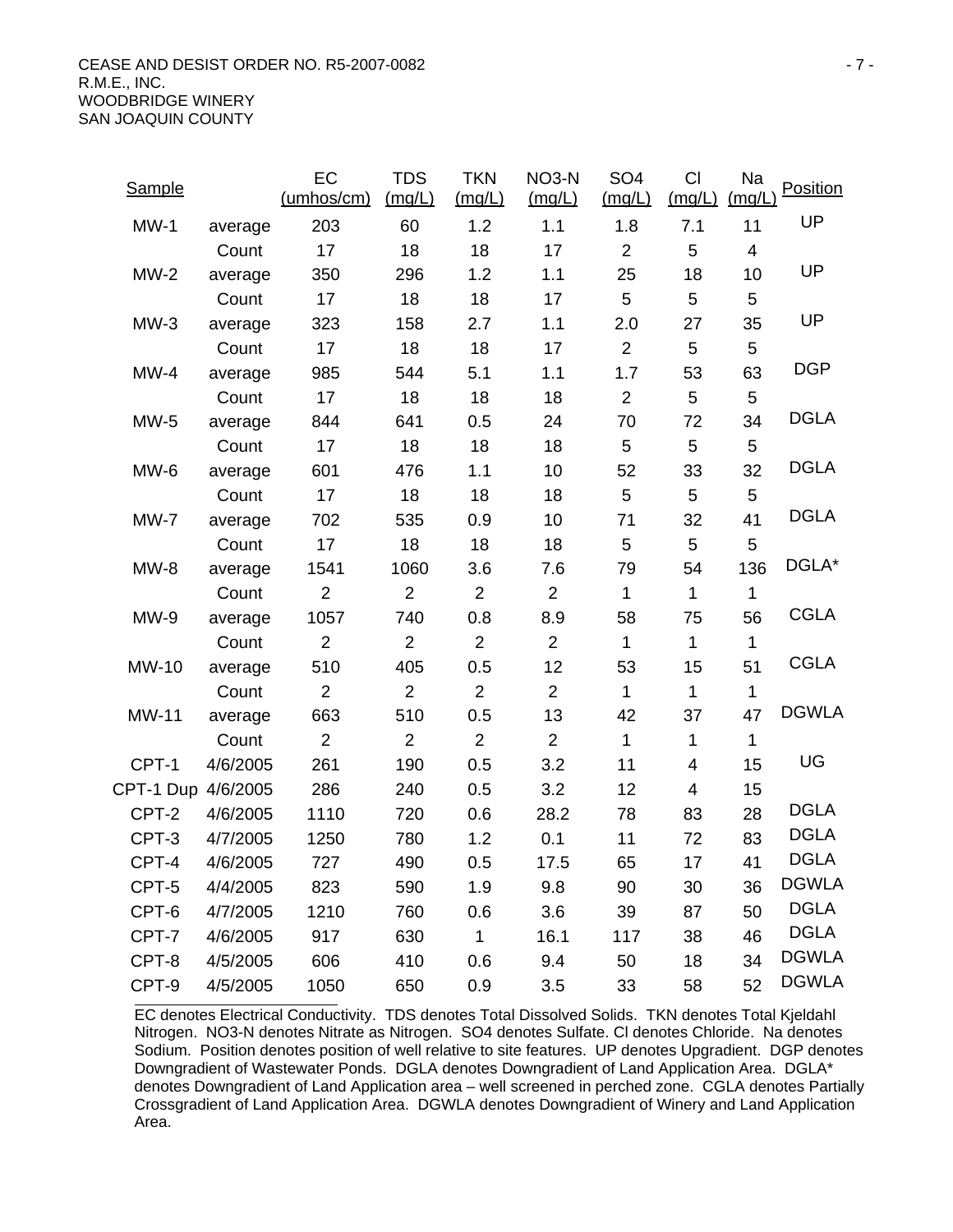- 25. The following groundwater quality observations are presented:
	- a. At the facility, groundwater consistently flows away from the Mokelumne River to the north/northwest. The infiltrating river water strongly affects groundwater quality at the facility, providing a continuous supply of high quality (low TDS) groundwater.
	- b. Groundwater quality is best in wells located near the Mokelumne River. Wells MW-1, MW-2, and MW-3 consistently have the lowest concentrations of TDS. The average values of TDS in the wells are 60 mg/L, 196 mg/L, and 258 mg/L, respectively. The Mokelumne River TDS concentrations generally range from 20 mg/L to 50 mg/L with only a few concentrations reported over 60 mg/L in the data collected since 1960.
	- c. With the exception of the wells described in Subfinding b above, all the other site wells are located downgradient of a waste application area and are therefore not appropriate for use to determine background groundwater quality. However, Wells MW-1, MW-2, and MW-3 may not be representative of groundwater conditions because of the close proximity to the river.
	- d. Grab groundwater (Hydropunch) sample from Cone Penetrometer Test (CPT) No. 1, which is located approximately 1,250 feet north of the river and upgradient of any waste application area, contained a TDS concentration of 190 mg/L (a duplicate, CPT-1 contained a TDS concentration of 240 mg/L). The data from the Hydropunch sample may represent conditions closer to the natural mineralization rate of groundwater in the area.
	- e. Groundwater monitoring data obtained since December 2001 indicates that the ponds and land application areas, as well as a historic former stillage pond, have caused increases in concentrations of TDS, sulfate, chloride, sodium, and nitrogen compounds in groundwater. Therefore, it appears that the Discharger cannot immediately comply with the Groundwater Limitations of Order No. 87-184.
- 26. The nearby Mokelumne River influences groundwater quality at the facility, as does natural mineralization of groundwater as it travels through soil, waste application, crop fertilization practices, and the depth to groundwater.
- 27. Despite previous efforts, no agreement on background groundwater quality has been reached and this Order provides the Discharger with a final opportunity to establish background groundwater quality. The issue of characterizing the background groundwater quality has been well documented. The following correspondence is noted:
	- a. The 8 October 2004 *Water Code Section 13267 Order for Technical Reports* prepared by Regional Water Board staff required submittal of a *Groundwater Characterization Workplan* that describes, "…the relationship between the river and underlying shallow groundwater, and the impact of historical wastewater discharge and other discharge practices on underlying shallow groundwater."
	- b. The 15 February 2005 *Conditional Approval and Request for Addendum* review prepared by Regional Water Board staff after review of the *Groundwater Characterization Workplan* prepared by Kennedy/Jenks stated "The CPT/Hydropunch study is proposed in areas that are downgradient of the wastewater ponds or land application areas. To investigate groundwater quality trends in areas without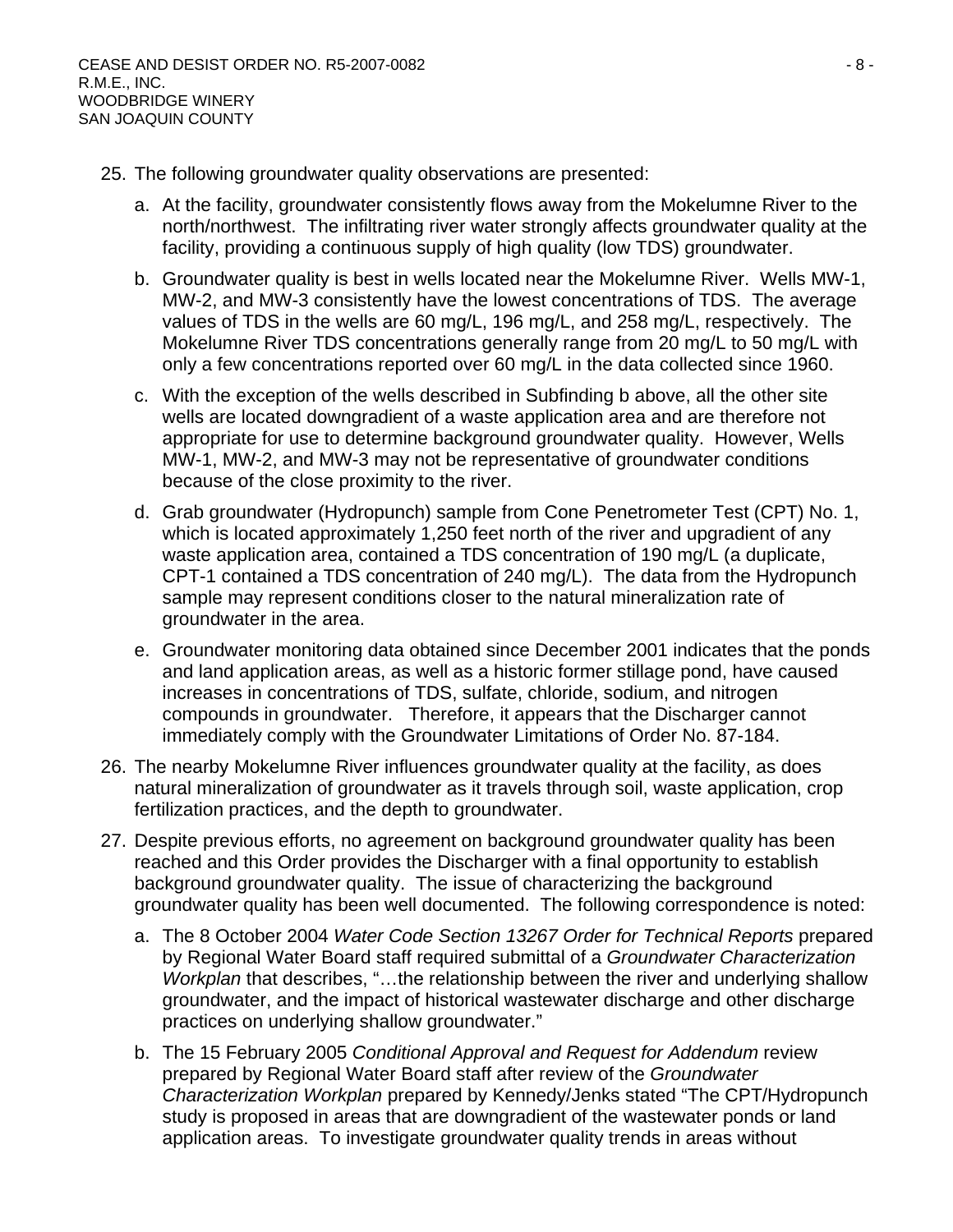wastewater ponds, consider performing some sampling in areas not suspected to be impacted by waste application…" In response to the *Conditional Approval and Request for Addendum,* on 10 March 2005 Kennedy/Jenks submitted an *Addendum No. 1 to the Groundwater Protection Work Plan* that proposed CPT locations farther away from the ponds. On 8 July 2005, Kennedy/Jenks submitted an *Addendum No. 2* that proposed additional CPT and monitoring well locations based on the results from the initial CPT investigation.

c. The 23 August 2005 *Conditional Approval and Request for Addendum, Addendum No. 2* review prepared by Regional Water Board staff after review of the *Addendum No. 2 to Groundwater Protection Work Plan* prepared by Kennedy/Jenks stated "Consider relocating proposed Well MW-10. It is located at the upgradient edge of a land application area. The data that will be provided from that well will be difficult to interpret. Consider moving the well to an area upgradient of the land application area." The document also stated, "You may implement the workplan at your own risk. If staff determines the scope is incomplete, additional investigation may be required." Kennedy/Jenks submitted a response on 21 September 2005, stating that MW-10 was proposed for the best location and that moving it closer toward the river would cause it to come under the influence of the Mokelumne River. While MW-10 was installed at the farthest upgradient, on-site location that Kennedy/Jenks felt appropriate, it still does not provide background groundwater information.

## **Waste Character and Waste Management Unit Classification**

- 28. Water Code Section 13173 defines "designated waste" to include "[n]on hazardous waste that consists of, or contains, pollutants that, under ambient environmental conditions at a waste management unit, could be released in concentrations that exceed applicable water quality objectives or that could reasonably be expected to affect beneficial uses of waters of the state as contained in the appropriate state water quality control plan."
- 29. Based on the waste characterization data and groundwater data summarized herein, it appears that the combined waste stream discharged from the facility to the wastewater pond system may be a designated waste due to concentrations of total dissolved solids, sulfate, chloride, sodium, and nitrogen that appear to exceed the applicable water quality limits.
- 30. Unlined wastewater ponds (permitted under the 1987 WDRs) are used to treat and store liquid waste that current data shows may be considered "designated". However, pursuant to California Code of Regulations Title 27, Section 20210 (Title 27), such waste can only be discharged to a Class I or Class II surface impoundment equipped with engineered lining and leachate collection and recovery systems. Therefore, continued discharge to the wastewater ponds appears to be a violation of Title 27. However, the Discharger cannot immediately cease the discharge of the waste and this Order provides the Discharger time to make facility improvements such that designated waste is no longer discharged.
- 31. Water Quality Objectives (WQOs) listed in the Basin Plan include numeric WQOs, (e.g., State drinking water Maximum Contaminant Levels (MCL)) that are incorporated by reference, and narrative Water Quality Limits (WQLs), including the narrative toxicity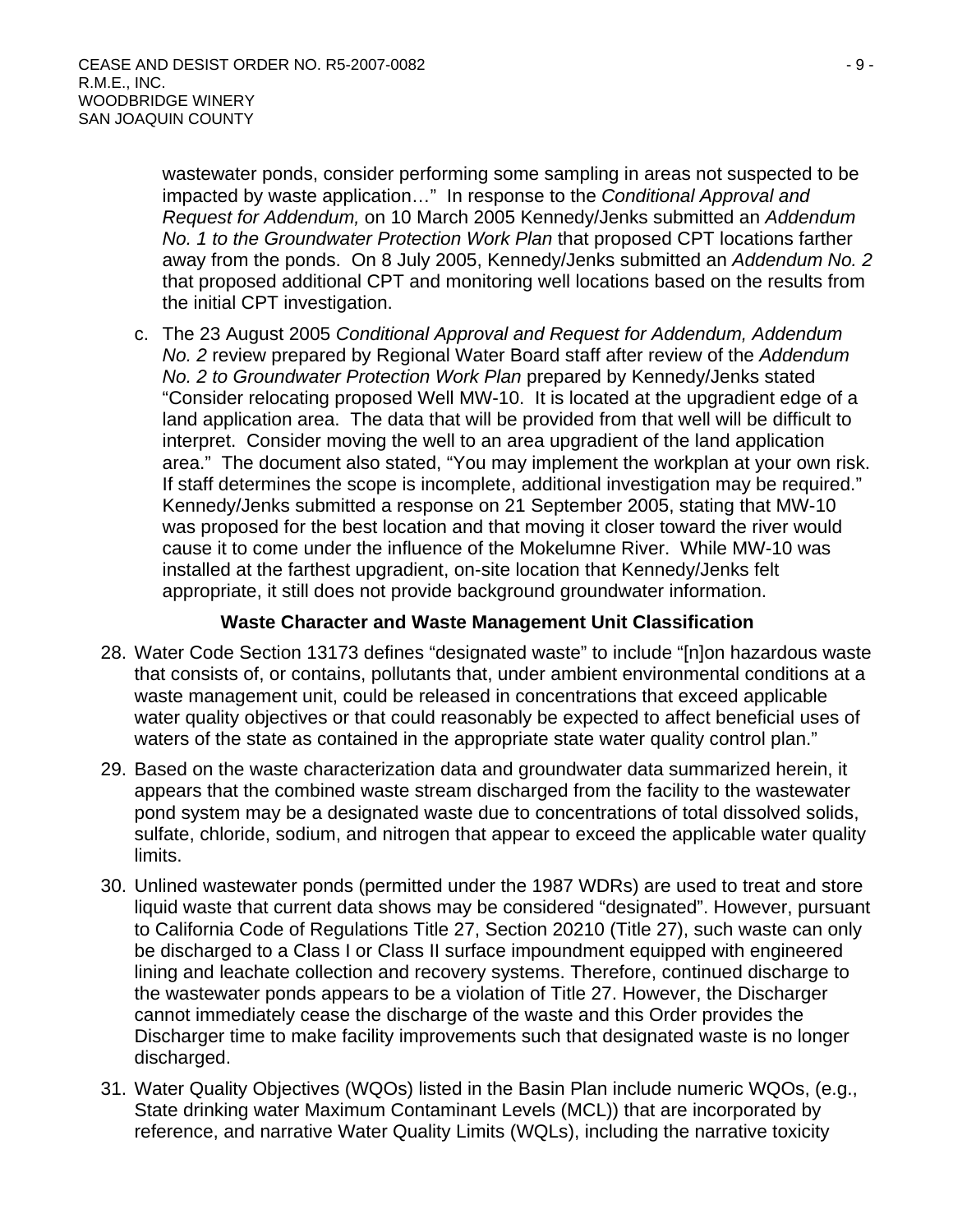objective and the narrative taste and odor objectives for surface and groundwater. Chapter IV of the Basin Plan contains the *Policy for Application of Water Quality Objectives*, which states:

*Where compliance with narrative objectives is required (i.e., where the objectives are applicable to protect specified beneficial uses), the Water Board will, on a case-bycase basis, adopt numerical limitations in orders which will implement the narrative objectives*."

The numerical limits for the constituents of concern listed in the following table implement the Basin Plan WQLs and compare those values to concentrations observed in groundwater at the facility.

| Analyte         | <b>Units</b> | Minimum<br>Value | Maximum<br>Value | Upgradient <sup>1</sup> | WQLs             |
|-----------------|--------------|------------------|------------------|-------------------------|------------------|
| <b>TDS</b>      | mq/L         | 60               | 1,060            | 215                     | 450 $2$          |
| EC              | umhos/cm     | 203              | 1541             | 273                     | $700^2$          |
| SO <sub>4</sub> | mg/L         | 1.7              | 117              | 11.5                    | 250 <sup>3</sup> |
| Chloride        | mg/L         | 4.0              | 87               | 4                       | 106 <sup>2</sup> |
| Sodium          | mg/L         | 9.8              | 136              | 15                      | 20 <sup>4</sup>  |
| <b>TKN</b>      | mg/L         | 0.5              | 5.1              | 0.5                     | <b>NA</b>        |
| $NO3 - N$       | mg/L         | 0.1              | 28.2             | 3.2                     | $10^{5}$         |

TDS denotes Total Dissolved Solids. EC denotes Electrical Conductivity. NO<sub>3</sub>-N denotes Nitrate as Nitrogen. WQL denotes Water Quality Limit.

<sup>1</sup> Background calculated by averaging the value and duplicate values collected at CPT-1. <sup>2</sup> Agricultural Water Quality Goals. <sup>3</sup> Secondary Maximum Contaminant Level (Drinking Water). <sup>4</sup> USEPA Health Advisory (SNARL).  $5$  Primary Maximum Contaminant Level (Drinking Water).

#### **Other Violations of the WDRs**

- 32. Staff reviewed the Discharger's self-monitoring reports from January 2005 through December 2006. The following violations were noted:
	- a. The dry weather flow limit was exceeded in September 2005 and September 2006. It is noted that the WDRs do not contain a year-round flow limit or a wet weather flow limit. The flow meter was not operational from January 2006 through April 2006.
	- b. Inadequate wastewater pond freeboard was reported in one month.
	- c. The wastewater ponds did not posses at least 1.0 mg/L of dissolved oxygen in every month during the time period examined.
	- d. The hold time for one groundwater sample was exceeded for a nitrate as nitrogen analysis.

#### **Wastewater Treatment System Improvements**

33. The 31 July 2006 RWD described a wastewater improvement plan. The Discharger revised the plan in a 14 May 2007 response to the Tentative Cease and Desist Order. The plan consists of the following items: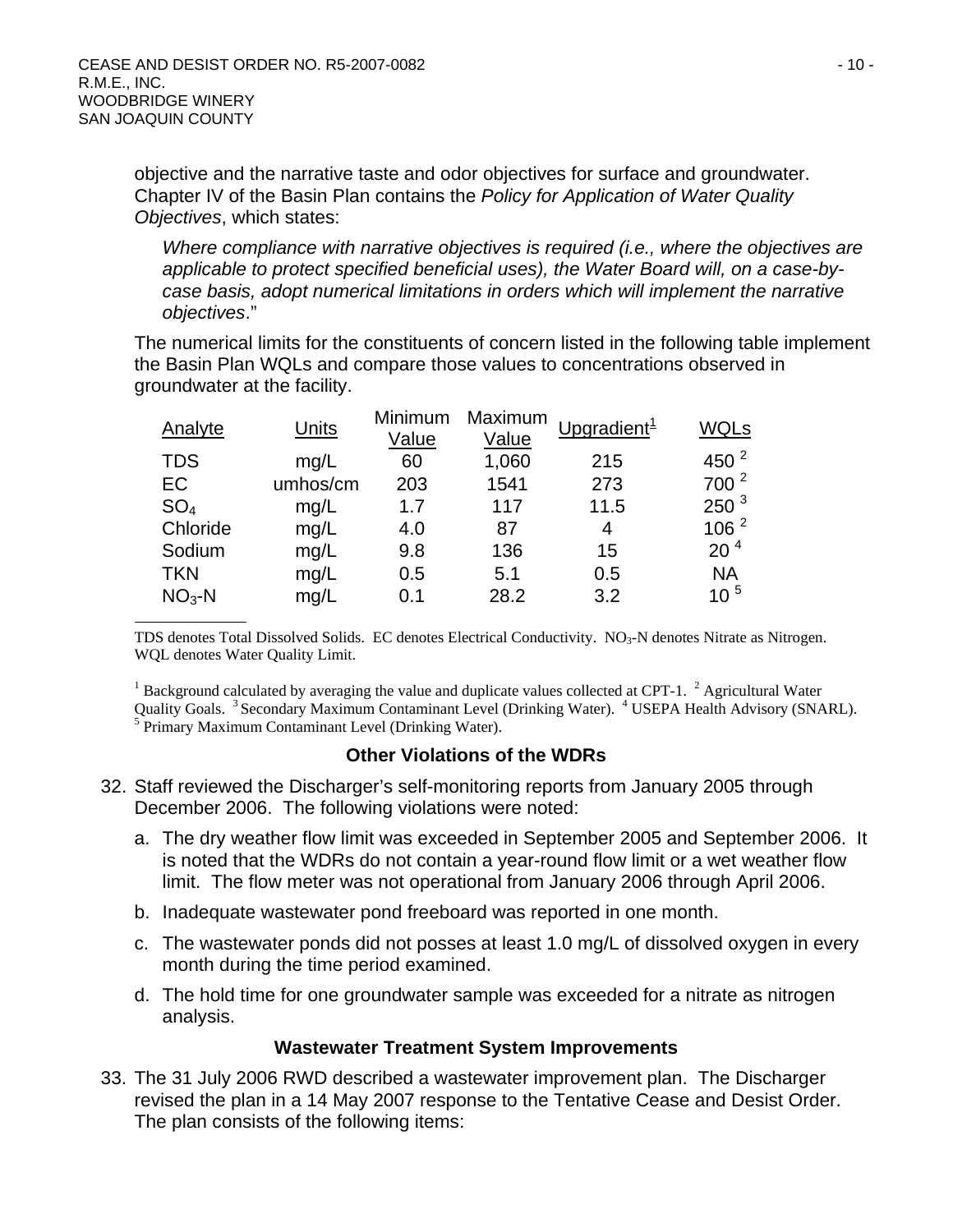CEASE AND DESIST ORDER NO. R5-2007-0082 **and Secure 2018** - 11 -R.M.E., INC. WOODBRIDGE WINERY SAN JOAQUIN COUNTY

| Phase   | <b>Treatment System Components</b> | <b>Completion Schedule</b> |
|---------|------------------------------------|----------------------------|
| Phase 1 | • Screening                        | 15 November 2008           |
|         | • Equalization                     |                            |
|         | • Anaerobic treatment              |                            |
|         | • Dissolved air floatation         |                            |
|         | • Water conservation, source       |                            |
|         | reduction, salt reduction          |                            |
| Phase 2 | • Aerobic treatment                | 15 August 2009             |
|         | • Water Conservation, source       |                            |
|         | reduction, salt reduction          |                            |
| Phase 3 | • Polishing treatment              | 15 August 2010             |
|         | a. Water conservation, source      |                            |
|         | reduction, salt reduction          |                            |
|         | b. Cropping                        |                            |
|         | • Water Reuse                      |                            |

34. As described in the 31 July 2006 RWD, the improvements will provide the following benefits:

| Improvement                                 | <b>Features</b>                                                                                                                                                                                     | <b>Benefit</b>                                                                             |  |
|---------------------------------------------|-----------------------------------------------------------------------------------------------------------------------------------------------------------------------------------------------------|--------------------------------------------------------------------------------------------|--|
| Phase 1                                     |                                                                                                                                                                                                     |                                                                                            |  |
| Solids Removal                              | Coarse screening for particles<br>greater than 0.25-inch.                                                                                                                                           | Reduce constituent load to be<br>treated.                                                  |  |
| Equalization                                | Use tank or reservoir to<br>equalize flow rates.                                                                                                                                                    | Consistent quantity and quality<br>of process water contributes to<br>efficient treatment. |  |
| Anaerobic<br><b>Biological</b><br>Treatment | Adaptable to low or high flow<br>rates. Reduce BOD and TSS<br>by up to 90-percent. Reduce<br>total nitrogen by up to 25-<br>percent. Accomplish some<br>conversion of total nitrogen to<br>ammonia. | Reduce constituent load more<br>cost-effectively than aerobic<br>treatment alone.          |  |
| Water<br>Conservation                       | Goal of up to 25-percent<br>reduction by use of best<br>management practices.                                                                                                                       | Reduce process water volume<br>to be treated.                                              |  |
| Source<br>Reduction                         | Goal of up to 25-percent<br>reduction by use of best<br>management practices.                                                                                                                       | Reduce constituent load and<br>process water volume to be<br>treated.                      |  |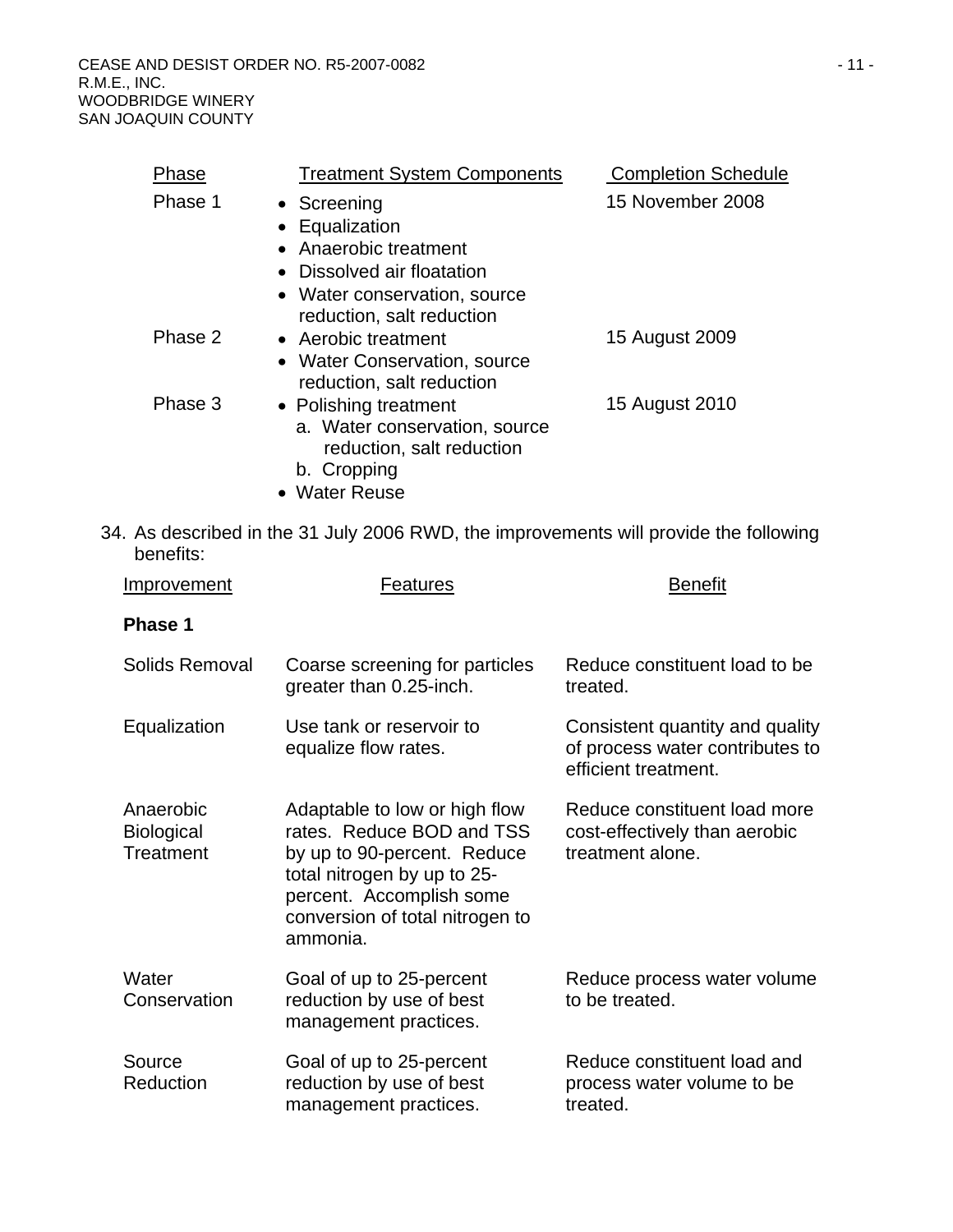| <b>Improvement</b>                                 | <b>Features</b>                                                                                                      | <b>Benefit</b>                                                                                      |
|----------------------------------------------------|----------------------------------------------------------------------------------------------------------------------|-----------------------------------------------------------------------------------------------------|
| <b>Phase 2</b>                                     |                                                                                                                      |                                                                                                     |
| Aerobic<br><b>Biological</b><br>Treatment          | Reduce BOD by up to 90-<br>percent. Reduce TSS by up to<br>90-percent. Reduce total<br>nitrogen by up to 50-percent. | Polish water and reduce<br>constituent load for reuse.                                              |
| Water<br>Conservation                              | Goal of up to 25-percent<br>reduction by use of best<br>management practices.                                        | Reduce process water volume<br>to be treated.                                                       |
| Source<br>Reduction                                | Goal of up to 25-percent<br>reduction by use of best<br>management practices.                                        | Reduce constituent load and<br>process water volume to be<br>treated.                               |
| Phase 3                                            |                                                                                                                      |                                                                                                     |
| Polishing                                          | Use of wetlands, filtration,<br>and/or storage.                                                                      | Polish water for reuse and<br>improve aesthetic value.                                              |
| Water<br>Conservation                              | Goal of up to 25-percent<br>reduction by use of best<br>management practices.                                        | Reduce process water volume<br>to be treated.                                                       |
| Source<br>Reduction                                | Goal of up to 25-percent<br>reduction by use of best<br>management practices.                                        | Reduce constituent load and<br>process water volume to be<br>treated.                               |
| <b>Optimal Cropping</b>                            | Replace vineyards with more<br>appropriate crops for water and<br>nutrient uptake.                                   | Much greater uptake of treated<br>water and nutrients.                                              |
| Reuse for<br>Irrigation and<br><b>Winery Needs</b> | Specific uses will depend on<br>the final design.                                                                    | Use water for beneficial uses to<br>minimize source water pumping<br>and maximize disposal options. |

#### **Regulatory Considerations**

- 35. As a result of the events and activities described in this Order, the Regional Board finds that the Discharger has discharged waste in violation of the WDRs, and will not be able to fully comply with Order No. 87-184 until certain technical studies and facility improvements are completed. It is appropriate to impose a reasonable schedule for compliance with the requirements of Order No. 87-184.
- 36. The Regional Water Board's Water Quality Control Plan for the Sacramento and San Joaquin River Basins (Basin Plan) designates beneficial uses, includes water quality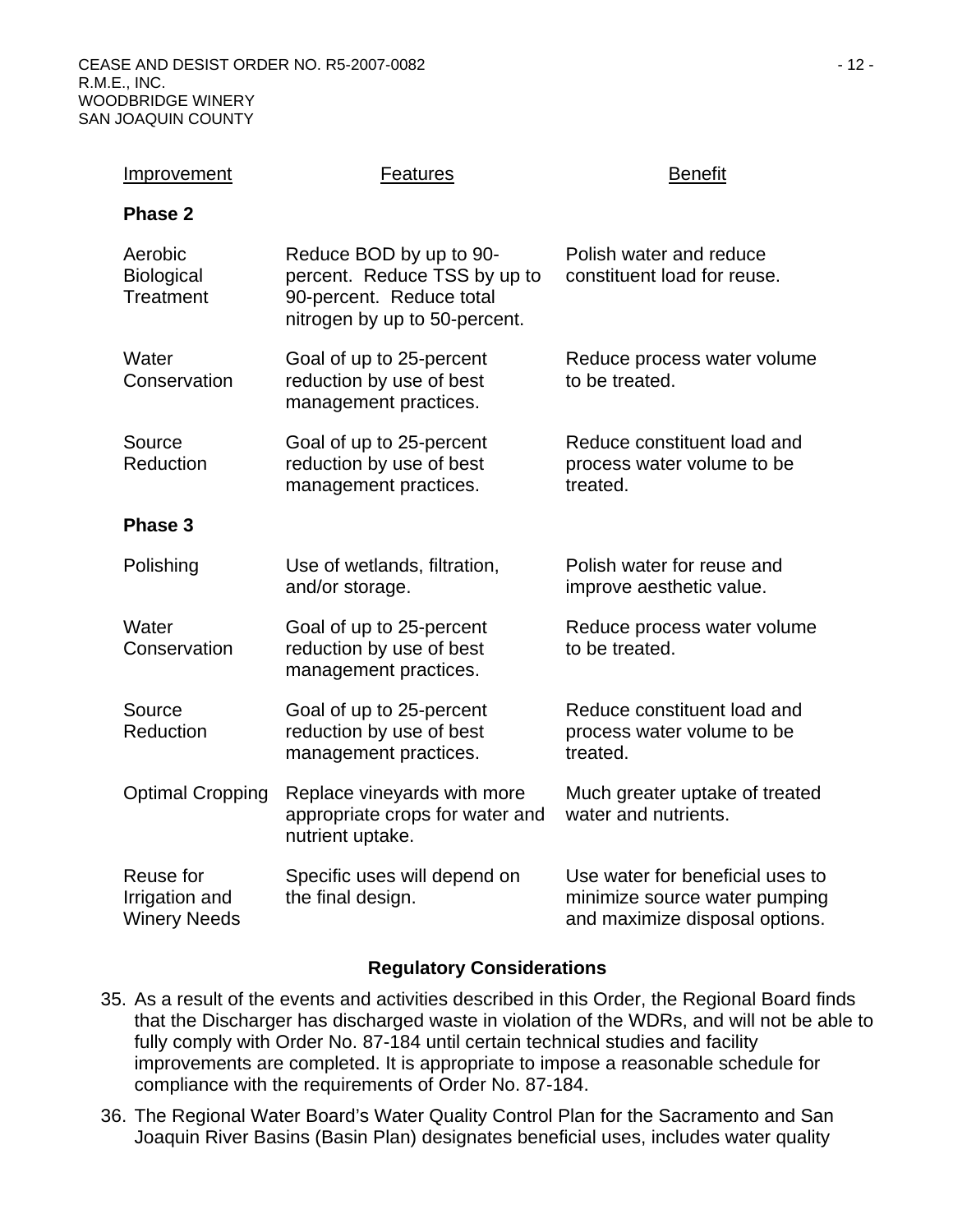objectives to protect the beneficial uses, and includes implementation plans to implement the water quality objectives.

- 37. Surface water drainage is to the Mokelumne River. The Basin Plan designates the beneficial uses of the Mokelumne River from Camanche Reservoir to the Sacramento-San Joaquin Delta are agricultural supply; water contact recreation; noncontact water recreation; warm freshwater habitat, cold freshwater habitat; migration of aquatic organisms; spawning, reproduction, and/or early development; and wildlife habitat.
- 38. The beneficial uses of underlying groundwater are municipal and domestic water supply, agricultural supply, industrial service supply, and industrial process supply.
- 39. Section 13301 of the California Water Code states in part: "When a Regional Board finds that a discharge of waste is taking place or threatening to take place in violation of the requirements or discharge prohibitions prescribed by the regional board or the state board, the board may issue an order to cease and desist and direct that those persons not complying with the requirements or discharge prohibitions (a) comply forthwith, (b) comply in accordance with a time schedule set by the board, or (c) in the event of a threatened violation, take appropriate remedial or preventive action."
- 40. Section 13267(b) of the California Water Code states: "*In conducting an investigation specified in subdivision (a), the regional board may require that any person who has discharged, discharges, or is suspected of having discharged or discharging, or who proposes to discharge waste within its region, or any citizen or domiciliary, or political agency or entity of this state who has discharged, discharges, or is suspected of having discharged or discharging, or who proposes to discharge, waste outside of its region that could affect the quality of waters within its region shall furnish, under penalty of perjury, technical or monitoring program reports which the regional board requires. The burden, including costs, of these reports shall bear a reasonable relationship to the need for the report and the benefits to be obtained from the reports. In requiring those reports, the regional board shall provide the person with a written explanation with regard to the need for the reports, and shall identify the evidence that supports requiring that person to provide the reports."*
- 41. The required technical reports are necessary to assure compliance with WDRs Order No. 87-184 and this Order, and to assure protection of public health and safety. The Discharger owns and operates the facility that discharges the waste subject to this Order.
- 42. The issuance of this Order is an enforcement action by a regulatory agency and is exempt from the provisions of the California Environmental Quality Act, pursuant to Section 15321(a)(2), Title 14, California Code of Regulations.
- 43. On 22 June 2007, in Rancho Cordova, California, after due notice to the Discharger and all other affected persons, the Regional Water Board conducted a public hearing at which evidence was received to consider a Cease and Desist Order.
- 44. Any person affected by this action of the Regional Water Board may petition the State Water Resources Control Board to review the action in accordance with Section 2050 through 2068, Title 23, California Code of Regulations. The petition must be received by the State Water Resources Control Board, Office of Chief Counsel, P.O. Box 100,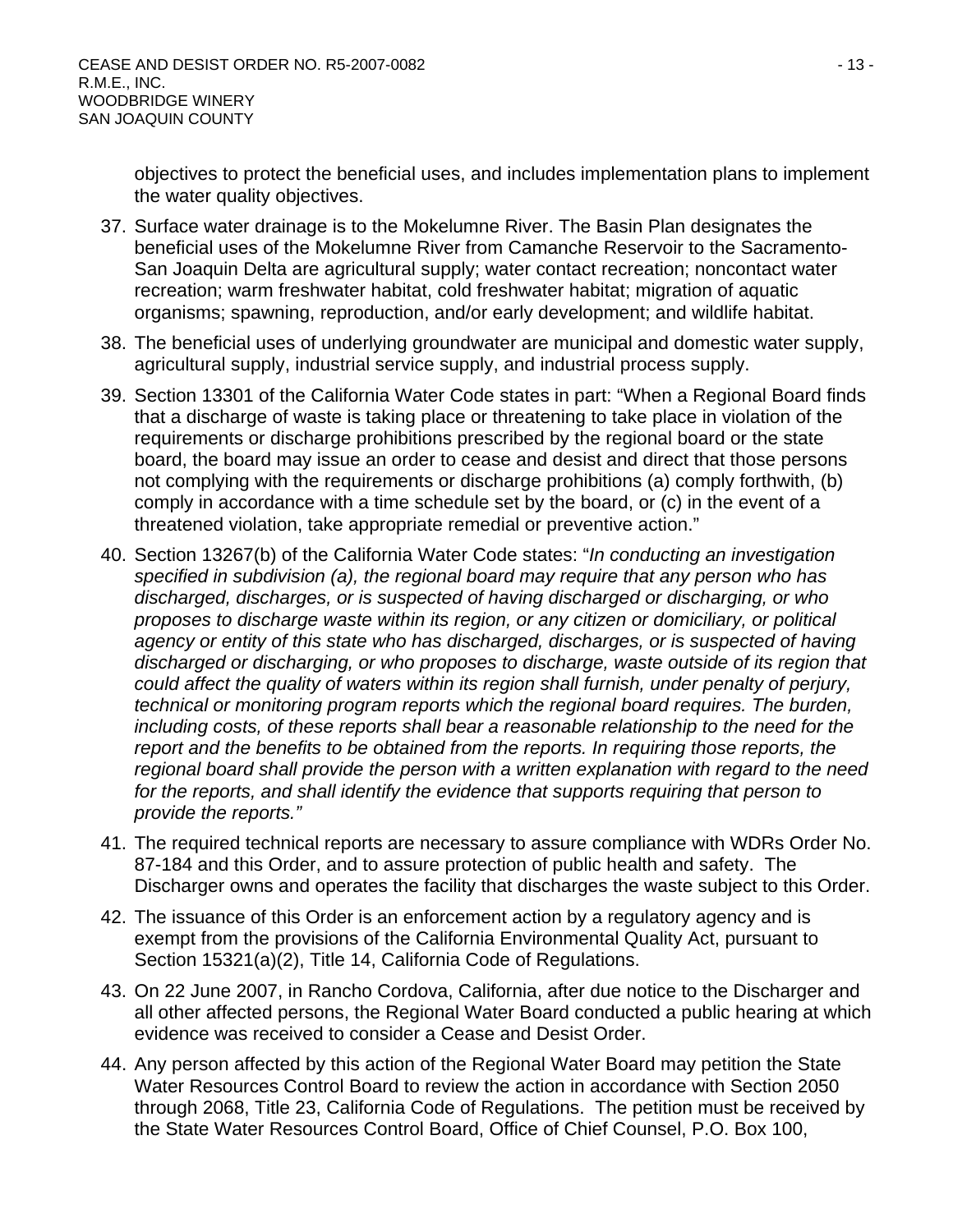Sacramento, CA, 95812-0100, within 30 days of the date on which the Regional Water Board action took place. Copies of the law and regulations applicable to filing petitions are available at *[www.waterboards.ca.gov/water\\_laws/index.html](http://www.waterboardsswrcb.ca.gov/water_laws/index.html)* and also will be provided upon request.

**IT IS HEREBY ORDERED** that, pursuant to Sections 13301 and 13267 of the California Water Code, R.M.E., Inc., its agents, successors, and assigns, shall in accordance with the following tasks and time schedule, implement the following measures and identify and implement all improvements required to ensure long-term compliance with WDRs Order No. 87-184 or any superceding permits or orders issued by the Regional Water Board.

Any person signing a document submitted under this Order shall make the following certification:

*I certify under penalty of law that I have personally examined and am familiar with the information submitted in this document and all attachments and that, based on my knowledge and on my inquiry of those individuals immediately responsible for obtaining the information, I believe that the information is true, accurate, and complete. I am aware that there are significant penalties for submitting false information, including the possibility of fine and imprisonment.* 

1. **Effective immediately**, the Discharger shall comply with all requirements set forth in WDRs Order No. 87-184, with the exception of Discharge Specifications B.1 and B.2 (groundwater pollution or degradation). Compliance with Discharge Specification B.1 shall commence no later than **30 September 2010**.

## **Groundwater Quality Investigations**

- 2. By **31 July 2007**, the Discharger shall submit a *Groundwater Well Installation Workplan* for installation of groundwater monitoring wells to be located near CPT No. 1, the location of the former stillage pond, and any other location(s) the Discharger believes is required to determine background groundwater quality or better characterize the extent of degraded groundwater quality. The wells will establish groundwater conditions in areas impacted by waste disposal and natural background groundwater conditions. The workplan shall be prepared consistent with the attached guidance document, *Requirements for Monitoring Well Installation Workplans and Monitoring Well Installation Reports* and shall contain the information listed in Sections 1 and 2.
- 3. By **30 October 2007**, the Discharger shall submit a *Groundwater Well Installation Report* containing the information in Section 3 of Attachment A. Wells used to determine background groundwater quality shall be sampled **monthly** for one year for the constituents listed in the groundwater portion of the Revised Monitoring and Reporting Program (MRP) Order No. 87-184. The monthly data shall be included in the quarterly reports required by Revised MRP No. 87-184. (In addition to the groundwater monitoring required for the other groundwater monitoring wells). After one year of monthly monitoring, all groundwater monitoring wells shall be sampled quarterly.
- 4. By **15 January 2009**, the Discharger shall submit a *Background Groundwater Quality and Groundwater Degradation Assessment Report*. For each groundwater monitoring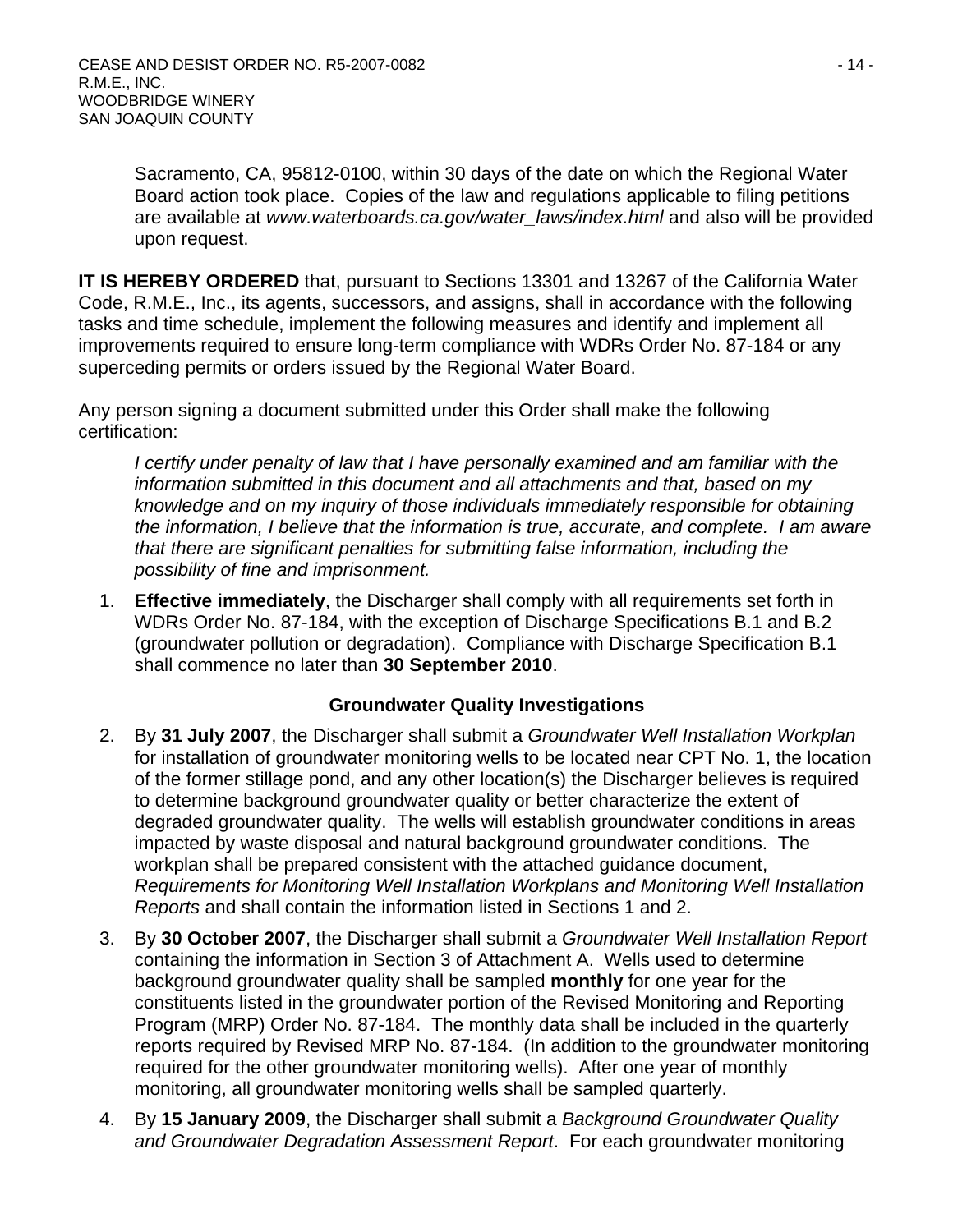parameter/constituent identified in the MRP, the report shall present a summary of all monitoring data (including data obtained prior to adoption of this Order) and calculation of the concentration in background monitoring well(s). This determination of background groundwater quality shall be made using the methods described in Title 27, Section 20415(e)(10), and shall be based on data from at least 12 consecutive groundwater monitoring events. For each monitoring parameter/constituent, the report shall compare the measured concentration in each compliance monitoring well with the proposed background concentration. The report shall also contain a delineation of degraded groundwater quality. The area of degraded groundwater will be used to identify potential conduit wells as described below. Should the Discharger fail to propose a suitable background groundwater concentration value, Regional Water Board staff will determine the value and document that determination in a memo that will be distributed within a reasonable time after submittal of the report described above.

5. By **1 May 2009**, the Discharger shall submit a *Potential Conduit Report* on the construction of all wells located on site. The report shall include construction details, an evaluation of well conditions, and an evaluation of the potential for the wells to act as conduits for degraded quality groundwater to migrate to deeper aquifer zones. If construction details are not available, the well construction shall be investigated using a video-log or similar method. If the investigation reveals a potential for any well to act as a conduit, the Discharger shall submit a Well Abandonment Workplan by **31 July 2009** and a Well Destruction Completion Report by **29 October 2009**.

## **Treatment System Improvements**

- 6. By **1 September 2007**, the Discharger shall submit and implement a *Pond Contingency Plan* for handling wastewater during times when a 100-year flood may inundate the wastewater ponds.
- 7. By **1 September 2007**, the Discharger shall submit and immediately implement the *Phase 1 Wastewater Treatment Improvement Workplan*. The workplan shall propose improvements to be made in the following areas: wastewater screening, flow equalization, anaerobic treatment, dissolved air floation, water conservation, source reduction, and salt reduction.
- 8. By **15 January 2008**, the Discharger shall submit a *Crop Uptake Analysis Workplan*. The workplan shall describe a study designed to determine the amount of FDS and nitrogen that crops grown at this site will take up, and will be removed during harvest. The objective of the study is to determine the pounds per acre that may be applied to the land application area that will not result in an increase in these constituents over background groundwater quality. The study shall include ash testing and shall be completed over two cropping seasons (2008 and 2009).
- 9. By **15 March 2008**, the Discharger shall submit and immediately implement the *Phase 2 Wastewater Treatment Improvement Workplan*. The workplan shall propose improvements to be made in the following areas: aerobic treatment, water conservation, source reduction, and salt reduction.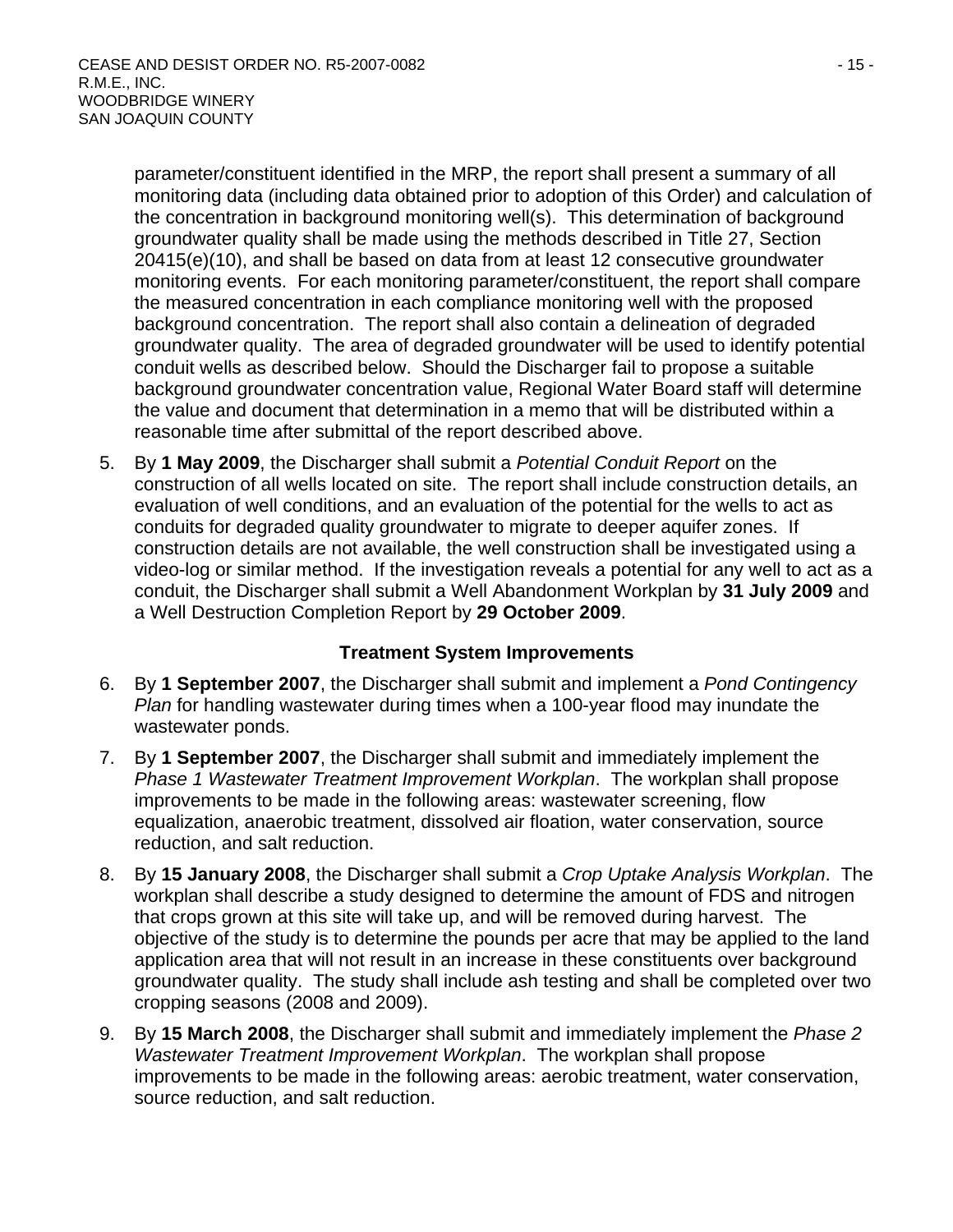- 10. By **15 November 2008**, the Discharger shall submit the *Phase 1 Wastewater Improvement Implementation Report*. The report shall describe the implementation of the Phase I improvements and present tabular and graphical representations of the wastewater improvements that have resulted from the improved wastewater treatment. The report shall compare the wastewater improvement results with the goals described in Finding No. 34.
- 11. By **15 March 2009**, the Discharger shall submit and immediately implement the *Phase 3 Wastewater Treatment Improvement Workplan*. The workplan shall propose improvements to be made in the following areas: polishing treatment, water conservation, source reduction, salt reduction, cropping, and water reuse.
- 12. By **15 August 2009**, the Discharger shall submit the *Phase 2 Wastewater Improvement Implementation Report*. The report shall describe the implementation of the Phase 2 improvements and present tabular and graphical representations of the wastewater improvements that have resulted from the improved wastewater treatment. The report shall compare the wastewater improvement results with the goals described in Finding No. 34.
- 13. By **1 May 2010**, the Discharger shall submit the results of the *Crop Uptake Analysis*  study. The results shall include a recommended loading rate for FDS and nitrogen for each crop grown at the site. The loading rate shall be developed to prevent degradation to groundwater, and shall limit "storage" of waste constituents in the soil to that which can be sustained for the long-term.
- 14. By **15 August 2010**, the Discharger shall submit the *Phase 3 Wastewater Improvement Implementation Report*. The report shall describe the implementation of the Phase 3 improvements and present tabular and graphical representations of the wastewater improvements that have resulted from the improved wastewater treatment. The report shall compare the wastewater improvement results with the goals described in Finding No. 34.
- 15. By **30 September 2010**, the Discharger shall submit a *Report of Waste Discharge* that presents a sustainable FDS loading rate and source control activities that will result in discharges that will not exceed loading rates and cause groundwater degradation. If the RWD includes loading rates that are higher than values published in reference documents, the results of laboratory or pilot studies can be presented to support alternative loading rates. The RWD must also address improvements to the wastewater storage/treatment ponds such that groundwater will not be degraded. The RWD shall include either a) a design for Class II surface impoundments that comply with Title 27**,** or b) a design for wastewater source control, treatment, and or segregation that will allow the discharge to comply with State Board Resolution No. 68-16. If the latter is selected, the Report of Waste Discharge shall demonstrate that such compliance will be achieved within 180-days. The RWD must also describe how the wastewater ponds will be protected from inundation during a 100-year flood event.
- 16. **Beginning 1 August 2007**, and by the first day of the second month following each calendar quarter **(i.e., by 1 February, 1 May, 1 August, and 1 November each year)**,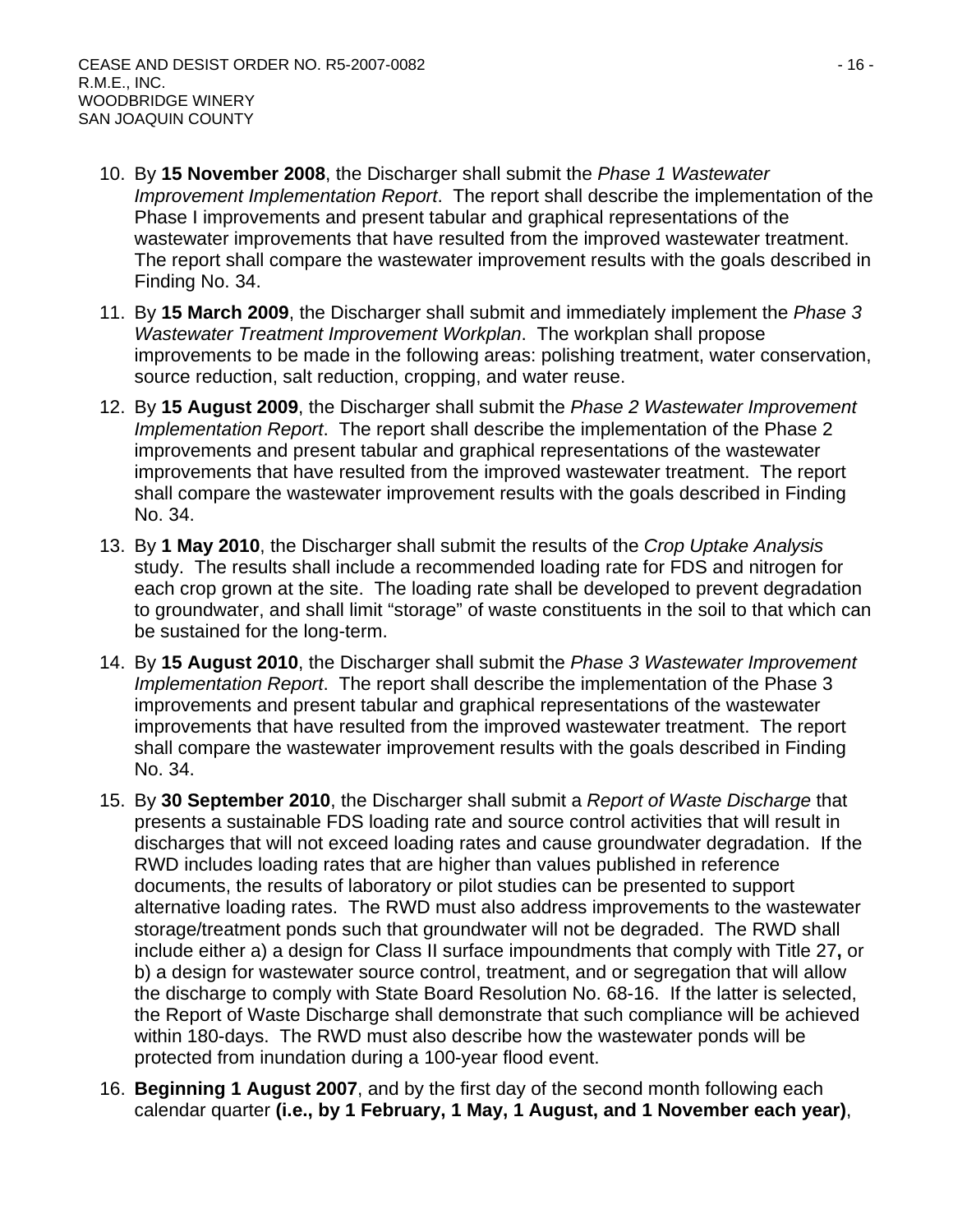the Discharger shall submit a progress report describing the work completed to date regarding each of the reporting requirements described in this Order.

In addition to the above, the Discharger shall comply with all applicable provisions of the California Water Code that are not specifically referred to in this Order.

All technical reports required herein that involve planning, investigation, evaluation, or design, or other work requiring interpretation and proper application of engineering or geologic sciences, shall be prepared by or under the direction of persons registered to practice in California pursuant to California Business and Professions Code, Sections 6735, 7835, and 7835.1. As required by these laws, completed technical reports must bear the signature(s) and seal(s) of the registered professional(s) in a manner such that all work can be clearly attributed to the professional responsible for the work.

Failure to comply with this Order may result in the assessment of an Administrative Civil Liability up to \$1,000 or up to \$10,000 per day of violation, depending on the violation, pursuant to the California Water Code, including Sections 13268, 13350, and 13385. The Regional Water Board reserves its right to take any enforcement actions authorized by law.

I, PAMELA C. CREEDON, Executive Officer, do hereby certify the foregoing is a full, true, and correct copy of an Order adopted by the California Regional Water Quality Control Board, Central Valley Region, on 22 June 2007.

PAMELA C. CREEDON, Executive Officer

 REVISED TRO: 6/22/07

Attachment A: Requirements for Monitoring Well Installation Workplans and Monitoring Well Installation Reports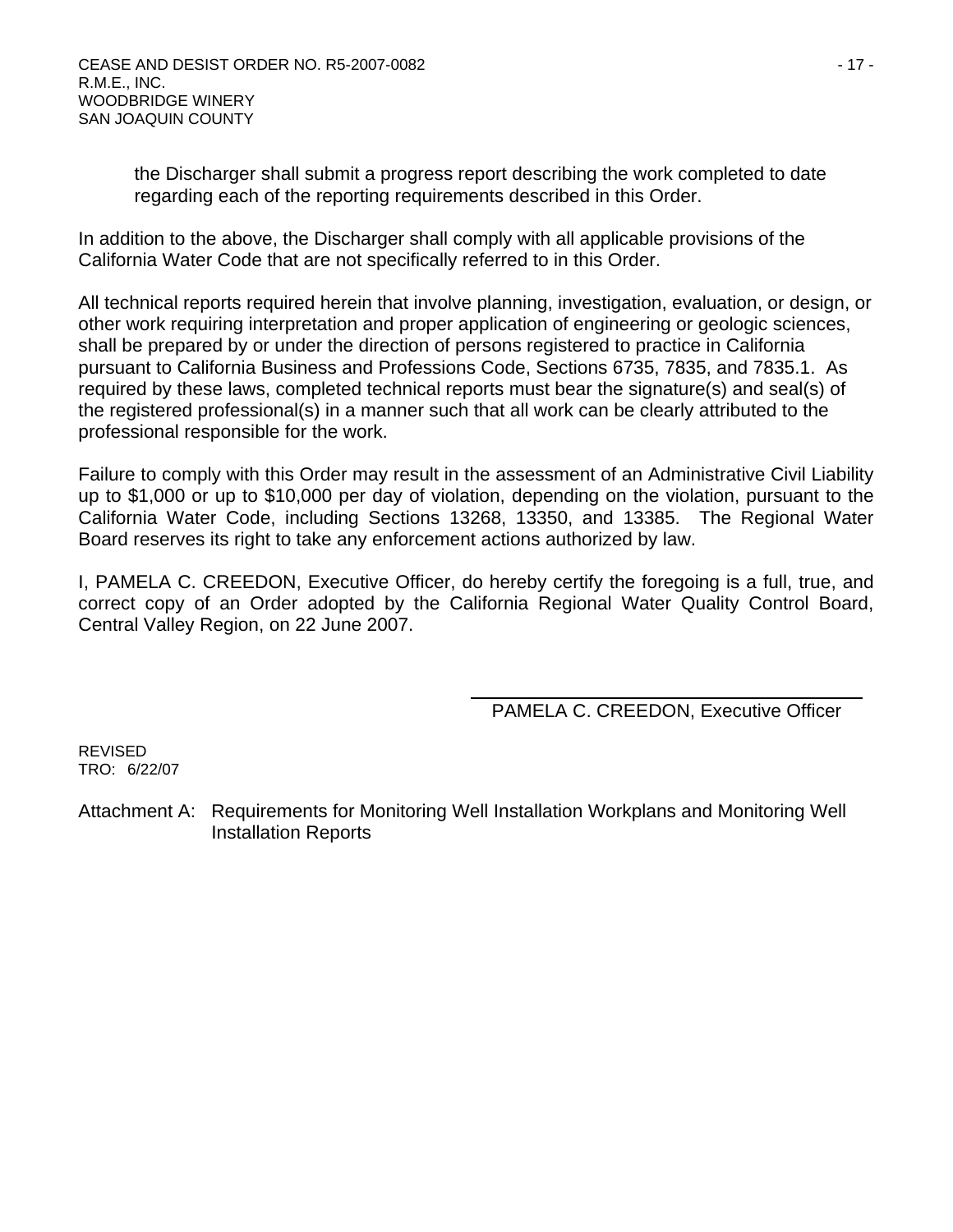

**Linda Adams** *Secretary for Environmental Protection*

**California Regional Water Quality Control Board** 

**Central Valley Region** 

**Karl E. Longley, ScD, P.E., Chair** 

**Sacramento Main Office** 11020 Sun Center Drive #200, Rancho Cordova, California 95670-6114 Phone (916) 464-3291 • FAX (916) 464-4645 http://www.waterboards.ca.gov/centralvalley

## **CEASE AND DESIST ORDER NO. R5-2007-0082 ATTACHMENT A REQUIREMENTS FOR MONITORING WELL INSTALLATION WORKPLANS AND MONITORING WELL INSTALLATION REPORTS**

Prior to installation of groundwater monitoring wells, the Discharger shall submit a workplan containing, at a minimum, the information listed in Section 1, below. Wells may be installed after staff approve the workplan. Upon installation of the monitoring wells, the Discharger shall submit a well installation report which includes the information contained in Section 2, below. All workplans and reports must be prepared under the direction of, and signed by, a registered geologist or civil engineer licensed by the State of California.

## **SECTION 1 - Monitoring Well Installation Workplan and Groundwater Sampling and Analysis Plan**

The monitoring well installation workplan shall contain the following minimum information:

A. General Information:

 Purpose of the well installation project Brief description of local geologic and hydrogeologic conditions Proposed monitoring well locations and rationale for well locations Topographic map showing facility location, roads, and surface water bodies Large scaled site map showing all existing on-site wells, proposed wells, surface drainage courses, surface water bodies, buildings, waste handling facilities, utilities, and major physical and man-made features

B. Drilling Details:

 On-site supervision of drilling and well installation activities Description of drilling equipment and techniques Equipment decontamination procedures Soil sampling intervals (if appropriate) and logging methods

C. Monitoring Well Design (in narrative and/or graphic form):

Diagram of proposed well construction details

- Borehole diameter
- Casing and screen material, diameter, and centralizer spacing (if needed)
- Type of well caps (bottom cap either screw on or secured with stainless steel screws) - Anticipated depth of well, length of well casing, and length and position of perforated
- interval
- Thickness, position and composition of surface seal, sanitary seal, and sand pack
- Anticipated screen slot size and filter pack

# *California Environmental Protection Agency*





**Arnold Schwarzenegger** *Governor*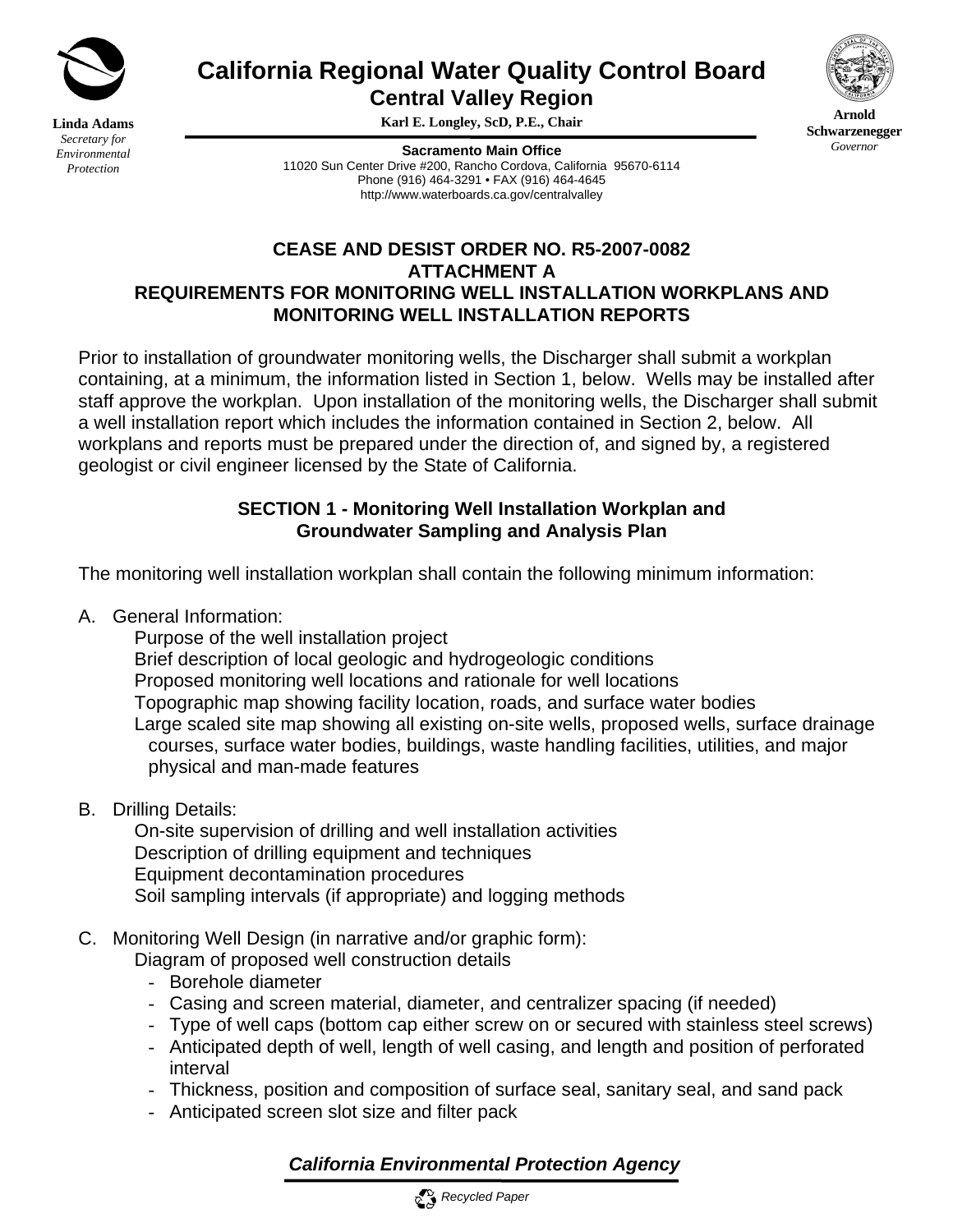- D. Well Development (not to be performed until at least 48 hours after sanitary seal placement): Method of development to be used (i.e., surge, bail, pump, etc.) Parameters to be monitored during development and record keeping technique Method of determining when development is complete Disposal of development water
- E. Well Survey (precision of vertical survey data shall be at least 0.01 foot): Identify the Licensed Land Surveyor or Civil Engineer that will perform the survey Datum for survey measurements List well features to be surveyed (i.e. top of casing, horizontal and vertical coordinates, etc.)
- F. Schedule for Completion of Work
- G. Appendix: Groundwater Sampling and Analysis Plan (SAP)

The Groundwater SAP shall be included as an appendix to the workplan, and shall be utilized as a guidance document that is referred to by individuals responsible for conducting groundwater monitoring and sampling activities.

Provide a detailed written description of standard operating procedures for the following:

- Equipment to be used during sampling
- Equipment decontamination procedures
- Water level measurement procedures
- Well purging (include a discussion of procedures to follow if three casing volumes cannot be purged)
- Monitoring and record keeping during water level measurement and well purging (include copies of record keeping logs to be used)
- Purge water disposal
- Analytical methods and required reporting limits
- Sample containers and preservatives
- Sampling
	- o General sampling techniques
	- o Record keeping during sampling (include copies of record keeping logs to be used)
	- o QA/QC samples
- Chain of Custody
- Sample handling and transport

## **SECTION 2 - Monitoring Well Installation Report**

The monitoring well installation report must provide the information listed below. In addition, the report must also clearly identify, describe, and justify any deviations from the approved workplan.

A. General Information:

Purpose of the well installation project

Brief description of local geologic and hydrogeologic conditions encountered during installation of the wells

Number of monitoring wells installed and copies of County Well Construction Permits Topographic map showing facility location, roads, surface water bodies